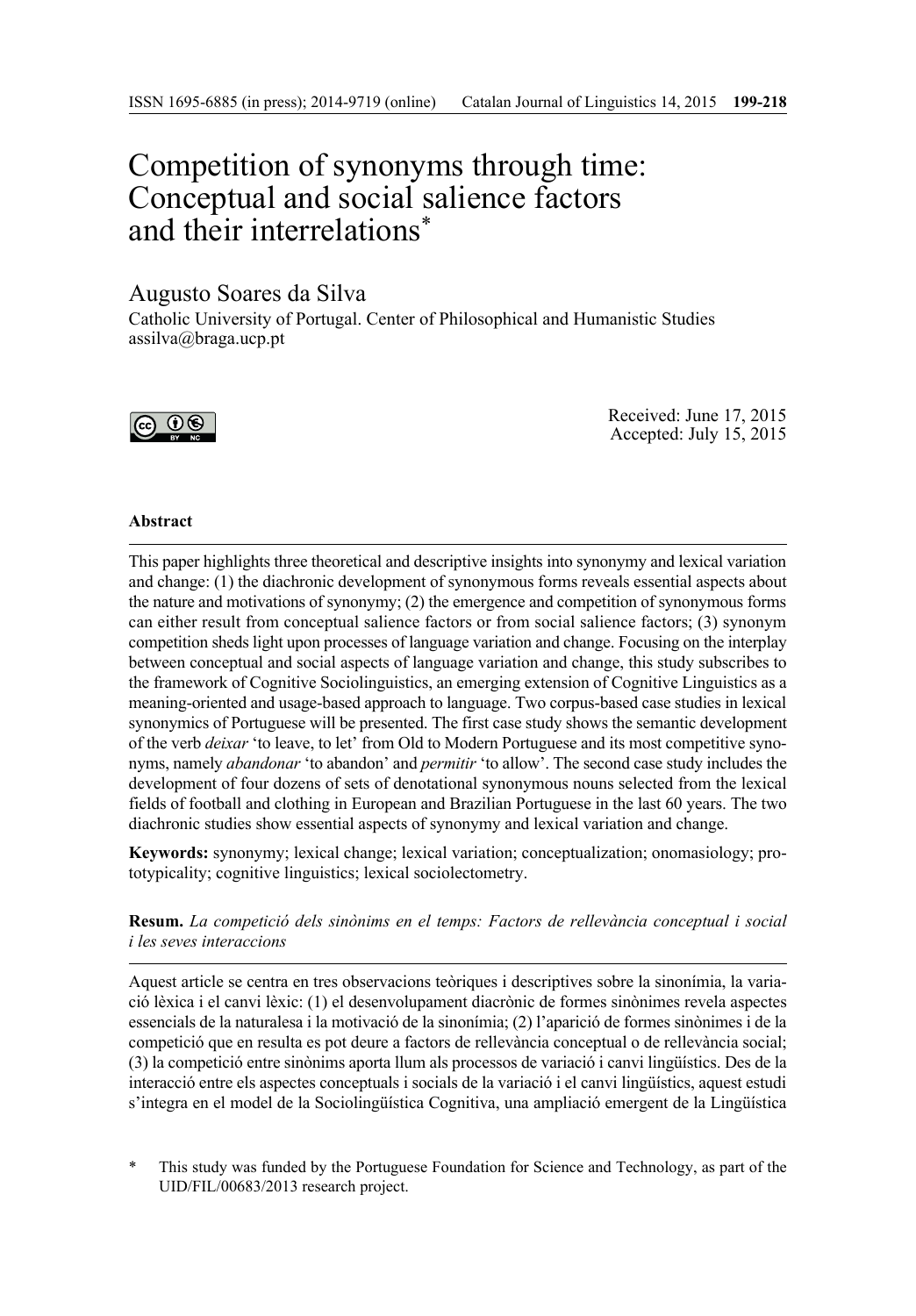Cognitiva, entesa com a orientació lingüística orientada al significat i basada en l'ús. Hi presentem dos casos d'estudi de corpus sobre la sinonímia lèxica en portuguès. El primer cas descriu el desenvolupament semàntic del verb *deixar* 'deixar' del portuguès antic al modern, al costat del seus sinònims més en competitius: *abandonar* 'abandonar' i *permitir* 'permetre'. El segon cas d'estudi s'ocupa del desenvolupament de quatre dotzenes de conjunts de sinònims denotatius del camp lèxic del futbol i del vestir en el portuguès europeu i del Brasil durant els últims 60 anys. Ambdós estudis diacrònics mostren aspectes essencials de la sinonímia i de la variació i el canvi lingüístics.

**Paraules clau:** sinonímia; canvi lèxic; variació lèxica; conceptualització; onomasiologia; lingüística cognitiva; sociolectometria lèxica.

## **Table of Contents**

| 1. Introduction                         | 5. Synonyms and lectal varieties:      |
|-----------------------------------------|----------------------------------------|
| 2. Synonymy revisited                   | the diachronic development of football |
| 3. Synonyms and near-synomyms           | and clothing denotational synonyms     |
| 4. Prototypicality as a differentiating | in European and Brazilian Portuguese   |
| factor of synonyms: the diachronic      | 6. Conclusions                         |
| development of <i>deixar</i> and its    | References                             |
| synonyms abandonar and permitir         |                                        |

## **1. Introduction**

This study takes as its starting point three hypotheses. First, the study of the diachronic development of synonymous forms reveals essential aspects about the nature and motivations of synonymy. Second, the emergence and competition of synonymous forms can either result from *conceptual* salience factors, namely prototypicality (semasiological salience) and entrenchment (onomasiological salience), from *social* salience factors, i.e. sociolinguistic, stylistic or pragmatic prevalence, or even from interaction of both salience factors. Crucially, prototype-theoretical features of the concepts involved (Geeraerts 1985, 1997; Taylor 1995) can determine the necessary differences between synonyms within and across lectal varieties or even across languages. Moreover, the lectal features of the items involved are not only able to determine the occurrence of synonyms across lectal varieties, but can also be responsible for motivating the differences of prototypical structure between synonyms. The third hypothesis is that synonym competition sheds light upon processes of language variation and change (Grondelaers, Geeraerts & Speelman 2007; Geeraerts & Speelman 2010), including convergence and divergence processes between lectal varieties and the processes of linguistic stratification and standardization (Soares da Silva 2010, 2012, 2014). Focusing on the interplay between conceptual and social aspects of language variation and change, this study subscribes to the framework of Cognitive Sociolinguistics (Kristiansen & Dirven 2008; Geeraerts, Kristiansen & Peirsman 2010), an emerging extension of Cognitive Linguistics (Geeraerts & Cuyckens 2007) as a meaning-oriented and usage-based approach to language.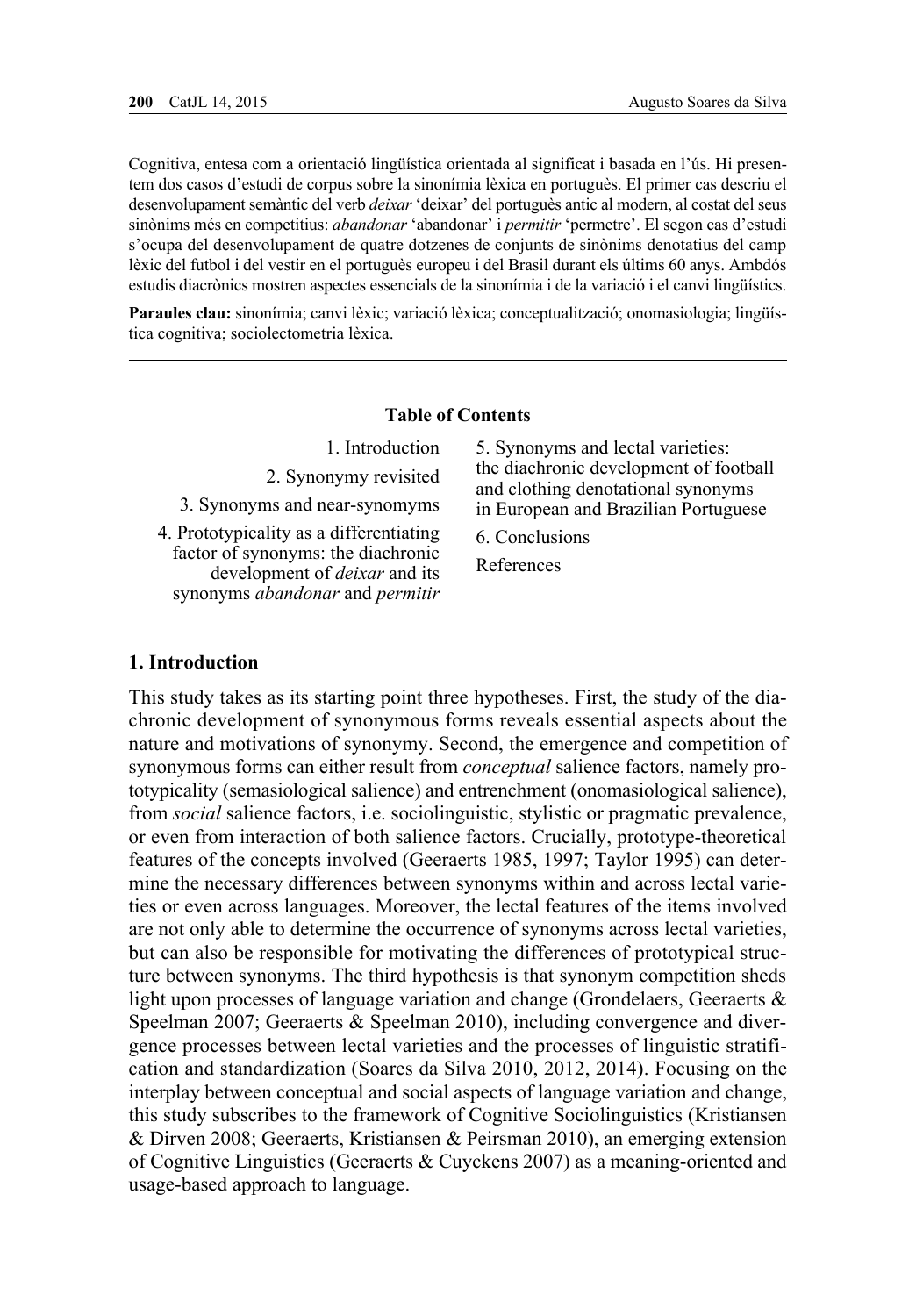These hypotheses will be tested on two different corpus-based case studies in lexical synonymics of Portuguese. The first case study presents the semantic development of the verb *deixar* 'to leave, to let' from Old to Modern Portuguese and its most competitive synonyms, namely *abandonar* 'to abandon' and *permitir* 'to allow' (Soares da Silva 1999, 2003). The second case study includes the development of four dozen sets of denotational, synonymous nouns selected from the lexical fields of football and clothing in European and Brazilian Portuguese in the last 60 years (Soares da Silva 2010). Their aim is to examine the impact of item-related features (i.e. endo-/exogenousness, foreign influence, neologism) and concept-related features (i.e. prototypicality, vagueness, innovation, semantic field) in the production of denotational synonyms within and across the two national language varieties.

After this introduction, the aim of Section 2 is to revisit the notion of synonymy, thus examining some of its essential aspects. In Section 3, different types of synonymy, as well as the distinction between synonyms and near-synonyms will be looked into. Prototypicality is the subject of Section 4, analyzed as a distinguishing factor between synonyms. In Section 5, we will deal with lectal synonymy. It will be shown that synonyms can be the manifestation of a process of convergence or divergence between national intralinguistic varieties. We will then wrap up this study with a section devoted to the discussion of the results and some conclusions.

#### **2. Synonymy revisited**

Synonymy is traditionally regarded as a phenomenon in which two or more linguistic forms – usually two or more lexical items – convey the same meaning. Synonymy is as widely known as it is easily recognized, which is reflected in the numerous synonyms dictionaries and thesauri that exist. However, whether one asserts or rejects the existence of a case of synonymy, it will ultimately depend on the definition of synonymy itself. If synonymy is viewed in terms of semantic similarity or referential identity, synonyms are easily found in any language. On the other hand, understanding synonymy not only as referential identity but as sociolinguistic, stylistic and contextual identity, i.e. total identity, synonyms are rather hard to find.

Even though the prototypical case of semantic equivalence is lexical synonymy, its domain is not confined to the lexicon. Viewed as semantic equivalence, synonymy is as relevant in the lexicon as it is in other domains: in grammatical theory, as the basis of constructional alternation; in sociolinguistics, as the basis of "sociolinguistic variables"; in typology, as the basis of crosslinguistic comparison; in applied linguistics, as the basis of translational equivalence. It is important, therefore, to approach the concept of synonymy from a broader perspective than is traditionally done, as a case of *semantic equivalence* not only of forms, but also of functions.

The traditional perspective on the notion of synonymy in lexical semantics is that of the structuralist model of lexical relations, according to which "the meaning of a given linguistic unit is defined to be the set of (paradigmatic) relations that the unit in question contracts with other units of the language (…), without any attempt being made to set up 'contents' for these units" (Lyons 1963: 59; 1977). Synonymy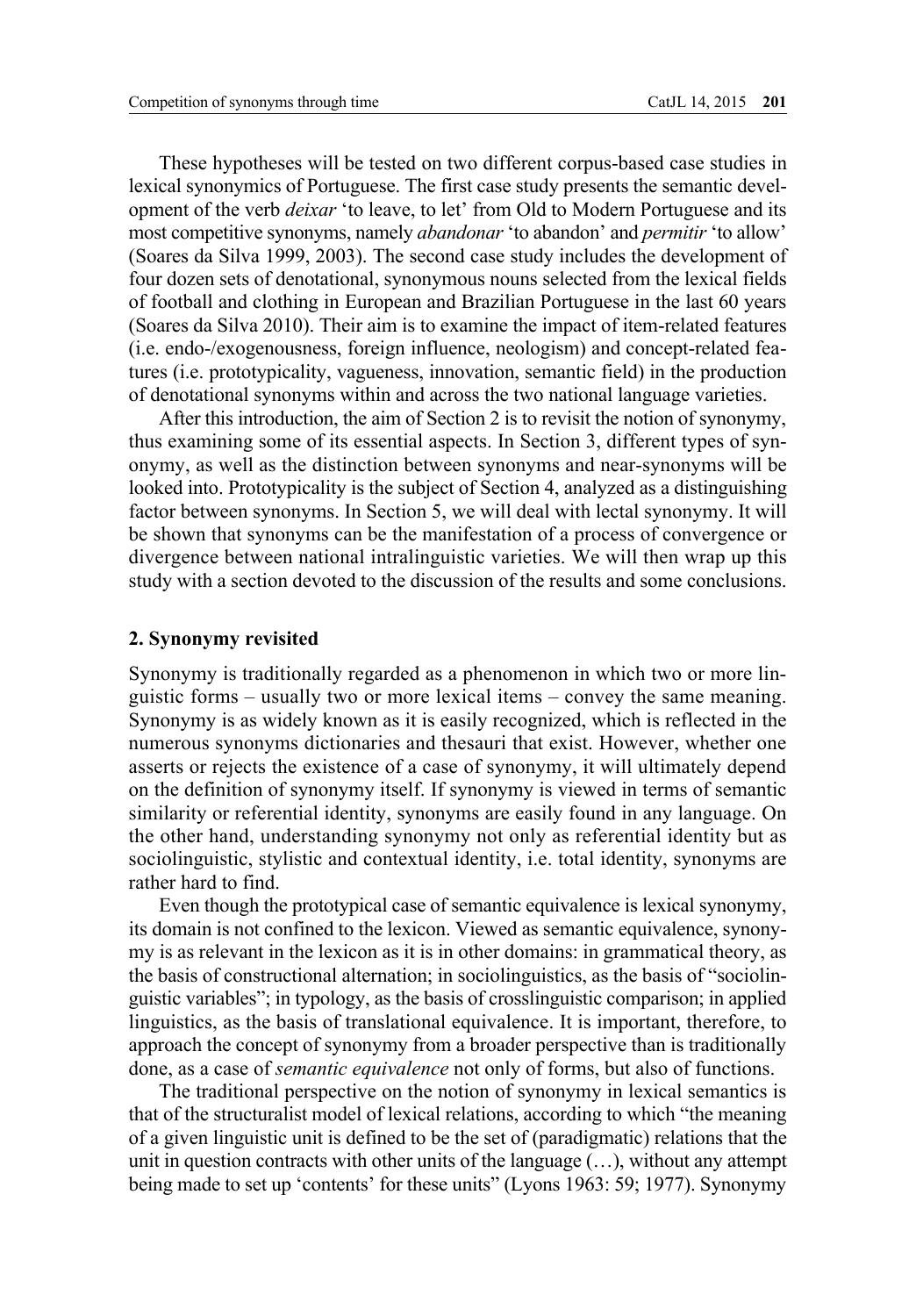is, therefore, understood as a relation of semantic equivalence between lexical items analyzed at the system level, without taking into consideration the referential, pragmatic and contextual levels. It is thus necessary to replace this traditional, typically structuralist notion of synonymy with one that does not equate semantic equivalence with systemic relations of meaning, but that takes into perspective the encyclopedic, referential and contextual aspects of meaning. These aspects are decisive in establishing a semantic equivalence relationship as well as in the identification of synonymy. Once one abandons the lexical relations model, and particularly its assumptions regarding a stable systemic structure of meaning relationships, the notion of synonymy becomes more flexible and more fluid, in conformity with the flexibility that characterizes meaning (Soares da Silva 2006). This is how meaning is analyzed under a conceptual theory, as represented by the Cognitive Semantics paradigm (Geeraerts & Cuyckens 2007, Geeraerts 2010, Soares da Silva 2006).

Synonymy is the onomasiological counterpart of polysemy. This implies that several of the most typical aspects of polysemy, as it has been studied in Cognitive Semantics (Soares da Silva 1999, 2006), can be brought into the study of synonymy. This way, the referential level has to be included in the identification of synonymy, unlike what the structuralist model of lexical relationships proposes. As a matter of fact, semantically equivalent items may differ in their referential field of application, both as to their contextual, syntagmatic and, as it will be shown later, even their prototypicality differences. On the other hand, similarly to what happens with polysemy (Geeraerts 1993, Soares da Silva 2006), the different criteria that rule synonymy may not converge, thus leading to contradictory results. What is considered synonymy on an intuitive basis or in an experimental methodology may not be considered as such from a referential or distributional point of view. Crucially, what speakers think they are doing with words does not necessarily coincide with what they are, in fact, doing with them. A further aspect has to do with the fact that equivalences and differentiations of meaning that are relevant in one context may not be felt as such in another. In more specific terms, equivalence of meaning (synonymy) can be established at a more abstract level and vanish at a more specific level, just like a differentiation of meanings (polysemy) can be found at a more specific semantic level and disappear at a more abstract one. Crucially, meaning takes the form of a *schematic network* (Langacker 1987; Tuggy 1993, 2007; Soares da Silva 2006), where meanings can be construed in schematic and vague terms at the higher level of the network and in more specific and concrete terms at its lower level. As it happens with polysemy, which can operate at different levels of schematicity – thus being necessary to pull the meaning "up" or "down" (Soares da Silva 2006) – synonymy is also able to work at different levels in the schematic network.

From these observations, it emerges that not only is synonymy a more flexible and contextual phenomenon than the traditional conception makes us believe, but also that there are different possible patterns for the identification of synonymy. Besides, there are several types of synonymy, determined by contextual effects and grading levels of the schematic networks of meaning. Its identification must always take into account the effects of context, meaning flexibility and the correlation between the various methods of semantic equivalence.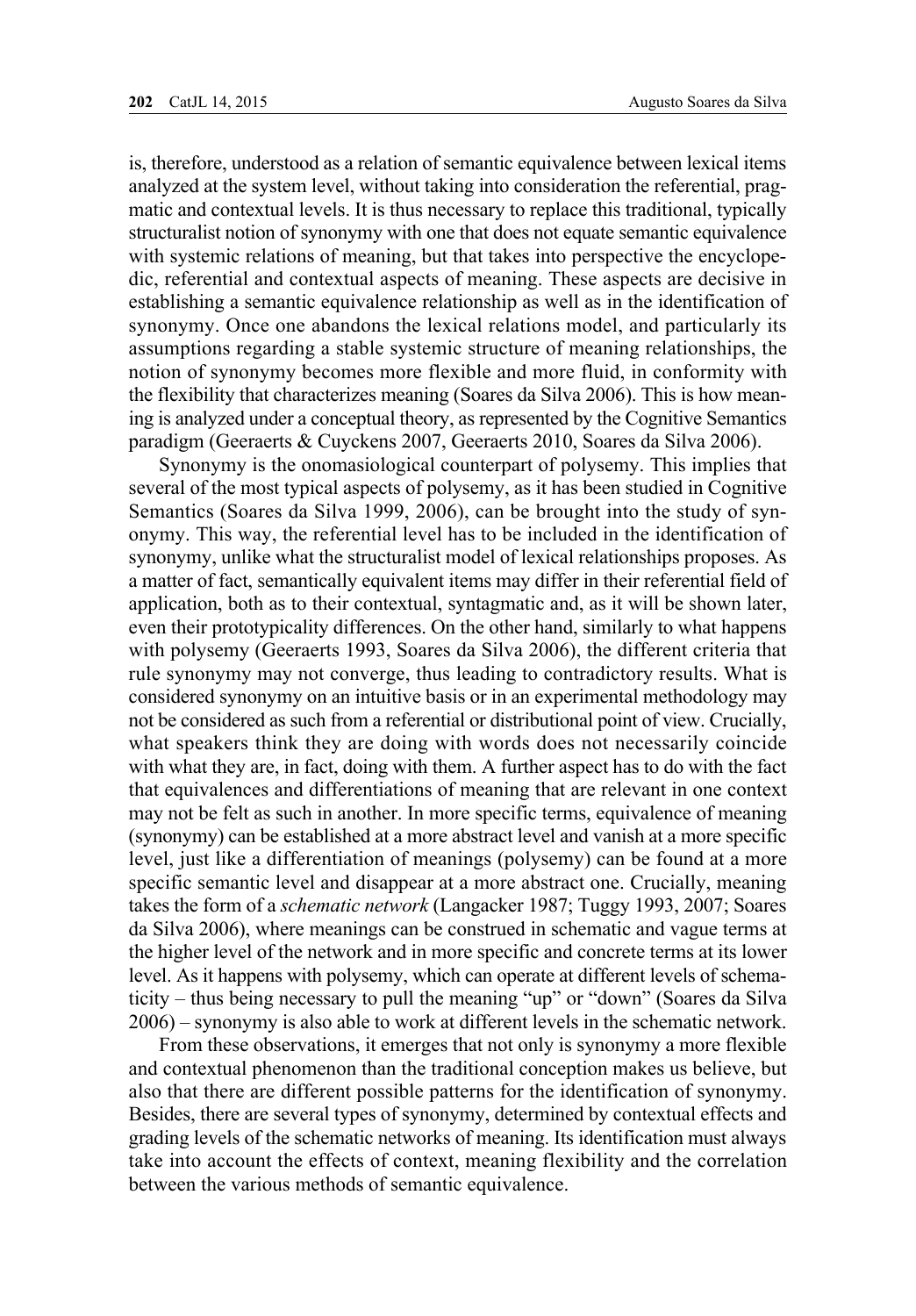There are, obviously, some unanswered questions regarding synonymy. One of those questions is how to determine equivalence of meaning and at what level that equivalence is to be found. This issue corresponds to the problem of differentiation of meanings within polysemy (Soares da Silva 2006). Another question is whether a difference in form will always correspond to a difference in meaning or function. Cognitive and functional theories of grammar, like Cognitive Grammar (Langacker 1987, 1991, 2008) and Construction Grammar (Goldberg 1995, 2006; Croft 2001), claim that a difference in form is necessarily meaningful, apparently not recognizing synonymy. However, these grammatical theories have paid much attention to the different *construals* (conceptual perspectivizations) of a given situation, grammatically coded in alternative constructions. Furthermore, a third question is how to identify constructional synonymy and how to distinguish between cases of synonymy determined by social factors, and those which are conceptually determined.

#### **3. Synonyms and near-synomyms**

There are two types of onomasiological variation building the basis of two types of synonyms. On the one hand, there is onomasiological variation involving conceptual differences, and this variation may be linked to synonymy, hyponymy or other relationships. In this case, synonymy occurs in contexts where semantically close concepts designate the same entity or situation, such as *atacante* ('forward') and *jogador* ('player') (exemplifying a hyponymy relation) or *abandonar* ('to abandon') and *deixar* ('to leave') (differing in the intensity of the abandonment). These synonyms are said to be *near-synonyms*. Naturally, this is a vague designation and one cannot fully know the extent of conceptual differences within a near-synonymic relationship can go. The most important aspect, though, of this kind of synonymy lies in the fact that a given entity or situation is susceptible of being conceptualized in different ways. This is why this kind of synonymy reveals conceptual differences.

On the other hand, there is another type of onomasiological variation, such as in *atacante* and *avançado* (both meaning 'forward'), which are geographically distinct, the former used predominantly in Brazilian Portuguese, and the latter in European Portuguese. These are denotational synonyms, or simply *synonyms*, and this onomasiological variation can be called *formal onomasiological variation*, in contrast with *conceptual onomasiological variation* illustrated in the previous examples (Geearerts, Grodelaers & Bakema 1994). Denotational synonyms are thus characterized by the fact that their differences are not conceptual, but social in nature, namely sociolinguistic, stylistic or pragmatic. These synonyms are particularly interesting from a sociolinguistic perspective because they often display sociolinguistic differences and it is these differences that motivate the very existence of, and competition between, lectal varieties.

These two types of synonymy may coexist in the same pair of synonyms, as in, for example, *abandonar* ('to abandon') and *deixar* ('to leave'), whose differences are conceptual and social. In any case, it is important to point out that the distinction between synonymy and near-synonymy depends both on the type of semantic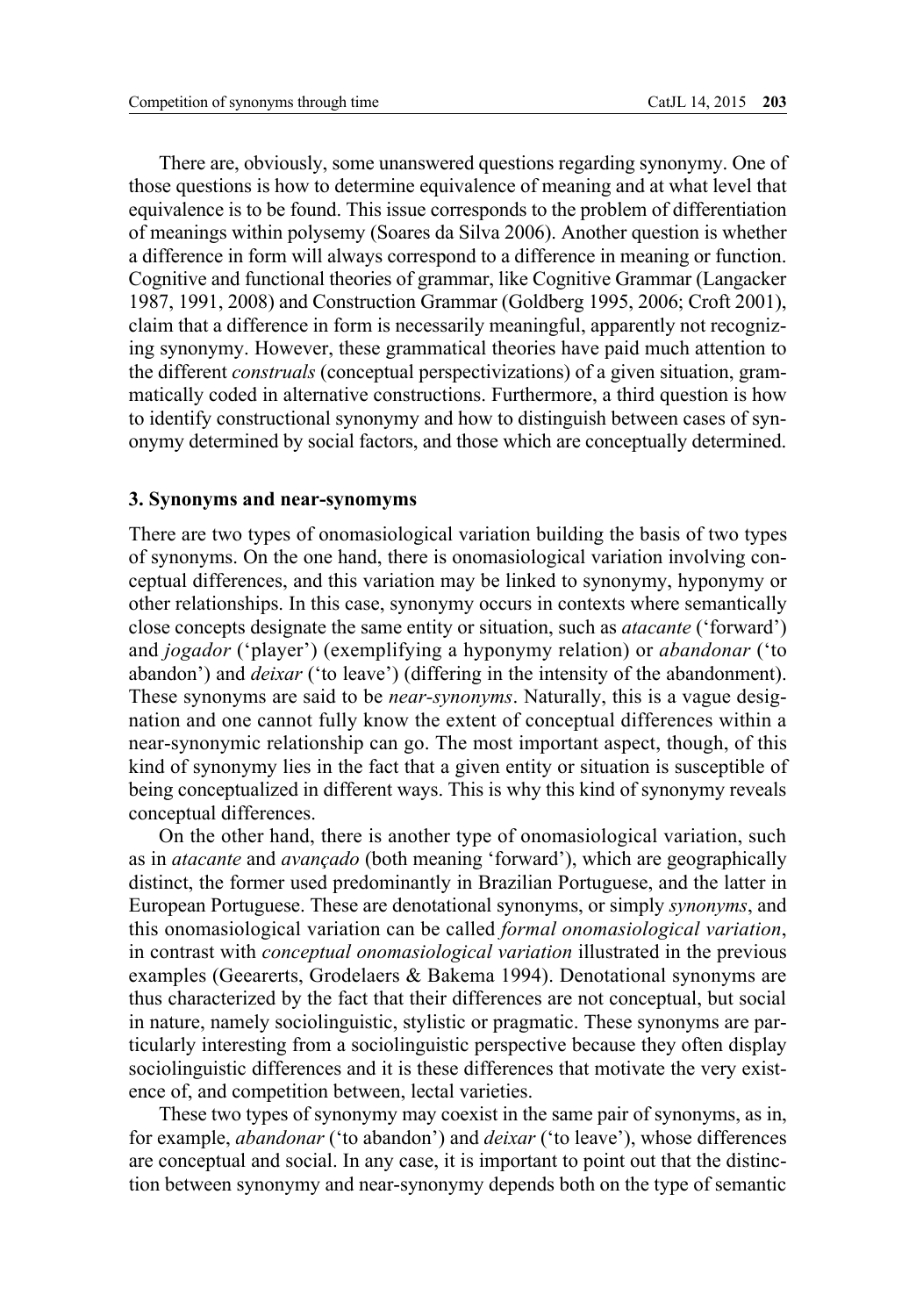equivalence under consideration and on the level of detail with which one construes the respective schematic networks of meaning.

# **4. Prototypicality as a differentiating factor of synonyms: the diachronic development of** *deixar* **and its synonyms** *abandonar* **and** *permitir*

The verbs *deixar* ('to leave') and *abandonar* (to abandon') are synonymous in contexts like in (1); and the verbs *deixar* ('to let') and *permitir* ('to allow') are synonymous in contexts like in (2).

- (1) a. O João deixou a família e o emprego. the John left the.*F* family and the job 'John left his family and his job.'
	- b. O João abandonou a família e o emprego. the John abandoned the.f family and the job 'John abandoned his family and his job.'
- (2) a. O João não deixou que ela saísse do país. the John not let that she leave of-the country 'John didn't let her leave the country.'
	- b. O João não permitiu que ela saísse do país. the John not allowed that she leave of-the country 'John didn't allow her leave the country.'

Aiming toward a better understanding of the nature and motivations of the synonymy between *deixar* and *abandonar* and between *deixar* and *permitir*, let us consider briefly the historical development of the verb *deixar* (thoroughly analyzed in Soares da Silva 1999, 2003). Figure 1 systematizes the semantic development of the verb *deixar*, from Classical Latin to nowadays (the circles in bold type indicate prototypical centers).

The verb *deixar* comes from the Latin etymon *laxare* 'to loosen, to slacken' (bonds, fastenings, bolts, ropes, cables, attachments; body, mind). It was on the basis of 'to let go' ('to release'), a metonymic development which became prototypical around the second century AD, that two groups of senses ('to leave' and 'to let') were formed. This formation started in Late Latin, and comprised the following two groups of senses: (i) on the one hand, 'to grant (peace, truce, and rights)' and 'to forgive (sins, debts)' – senses which were to disappear in the Romance verb – and also 'to allow, to authorize'; (ii) on the other hand, 'to leave', 'to go away, to abandon', 'to leave somewhere or in a state'. It appears, then, that it was already in Latin that almost all the present-day senses of *deixar* had developed.

From Late Latin to Portuguese, a process of *deprototypicalization* of 'to let go' followed, which led to the consolidation of the two groups into two prototypical semasiological restructurings, and to a homonymic tension between them. The prototype of *deixar* shifts from the spatial domain to the psycho-social and moral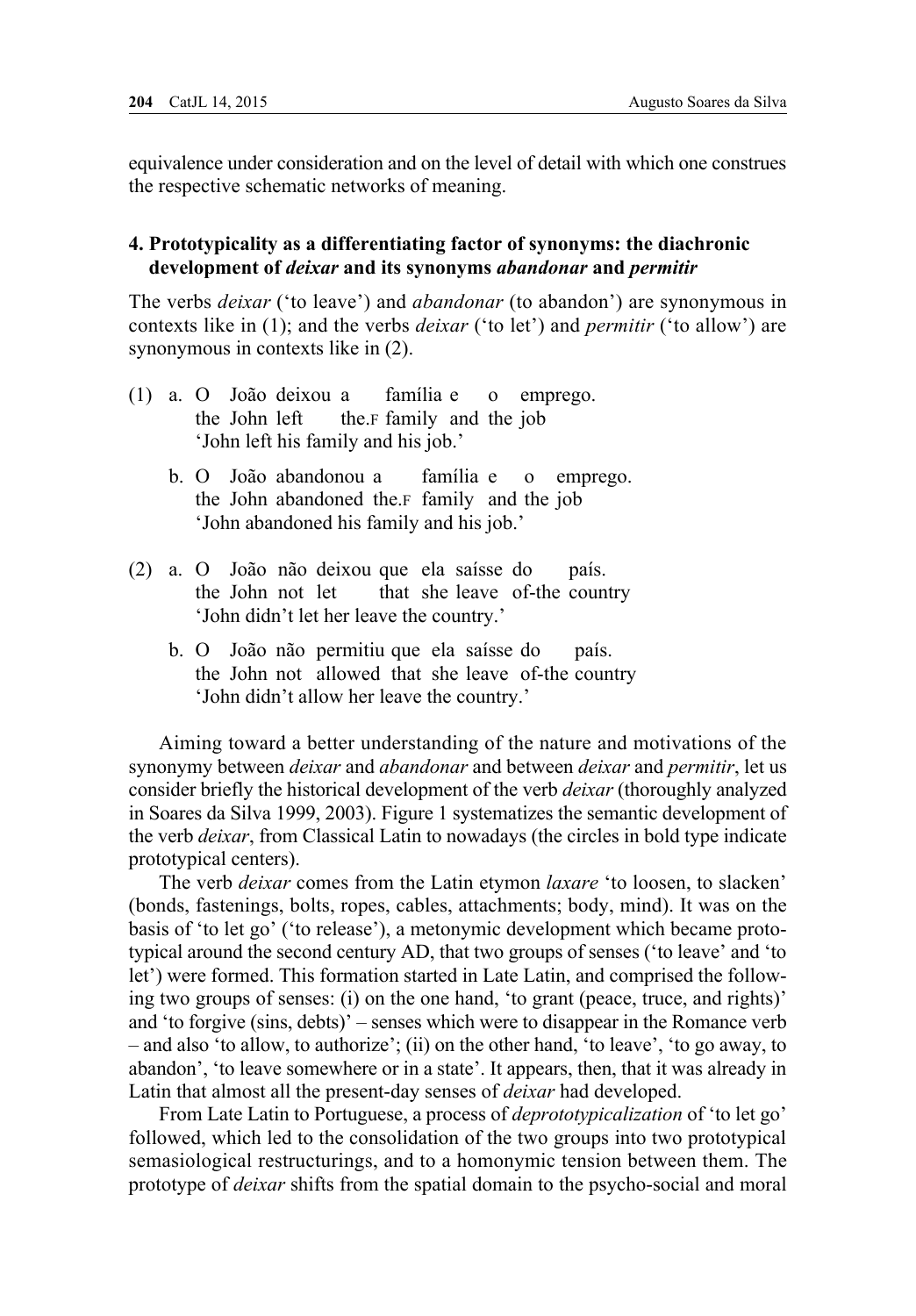

Figure 1. The semantic development of *deixar*.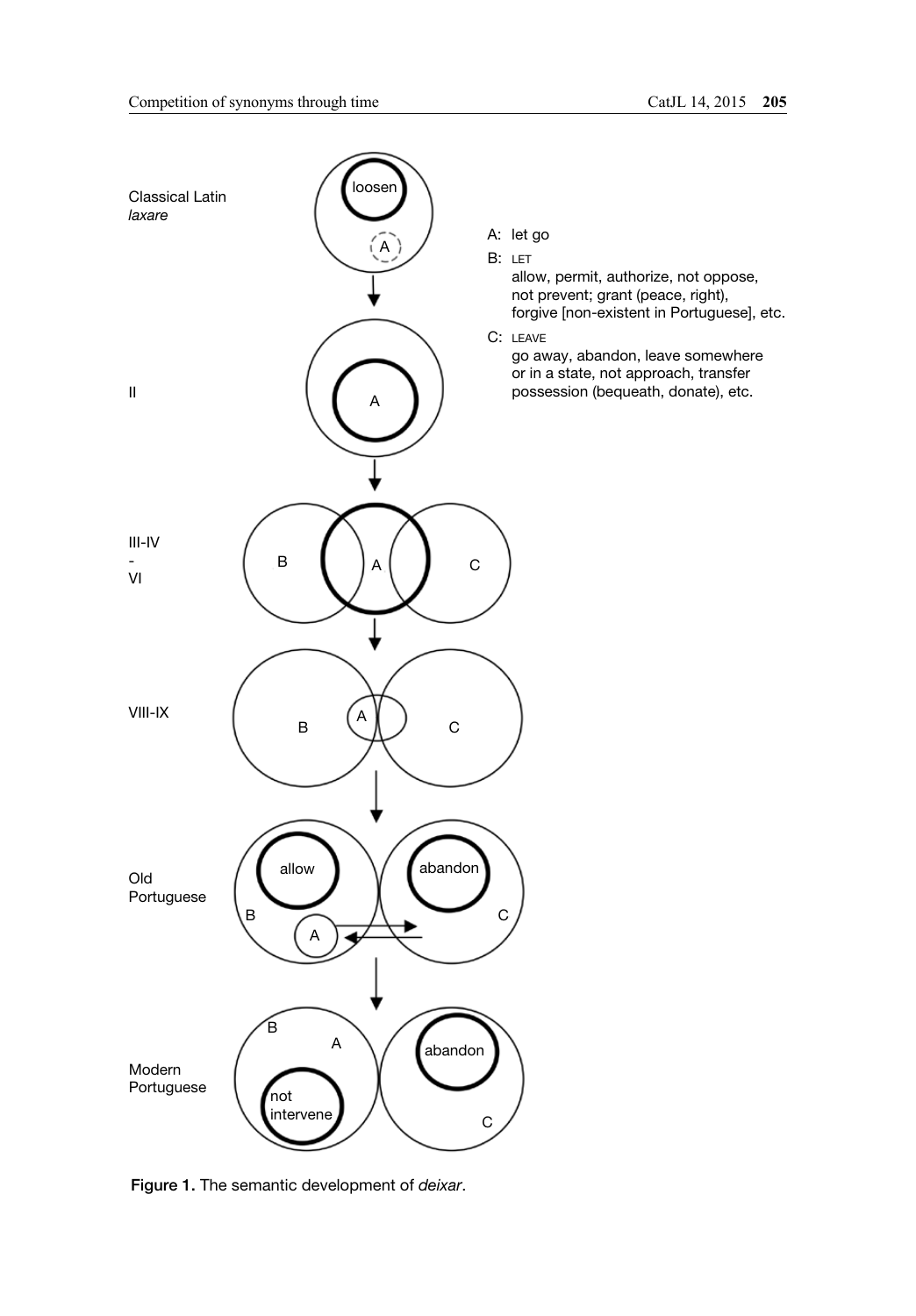domains, giving rise to, on the one hand, the prototypicalization of 'to allow, to permit, to authorize' and, on the other hand, the prototypicalization of 'to abandon'.

The verbs *abandonar* 'to abandon' and *permitir* 'to permit' were introduced in Portuguese in the late stages of Old Portuguese: *abandonar* is a Gallicism (from the Old French *abandoner*, formed by the locutions *a ban doner* 'leave in full freedom' and (*laisser, mettre*) *a bandon* '(let, put) in somebody's power, at somebody's mercy) and was introduced around the sixteenth Century; *permitir* is a juridical Latinism (from *permittere* 'to permit, in a legal context') and was introduced in the fifteenth Century. The late entry of *abandonar* and *permitir* into Portuguese led to a situation of full conceptual and distributional synonymy with the two prototypical uses of *deixar* at the time. However, this situation rapidly caused a semantic dissimilation which took the shape of a prototype reorganization, mainly in the semasiological structure de *deixar*.

On one side, the introduction of *permitir* allowed the passive use of 'not to prevent' to become prototypical in comparison with the active sense of 'to allow'. The promotion of passivity gave origin to a structural asymmetry of prototypical centers. Whereas in Old Portuguese the two prototypical meanings of *deixar* ('to abandon' and 'to allow') were both active, from Classical Portuguese onwards, one of the prototypical centers remains active ('to abandon') and the other becomes passive ('not to prevent').

On the other side, the new verbs *abandonar* and *permitir* have positioned the prototypical meanings of *deixar* on hierarchically more schematic levels, namely 'to *actively* suspend the non-spatial interaction with what is characterized as static' in *deixar* with a nominal complement and 'not to *passively* oppose what is presented as dynamic' in *deixar* with a verbal complement. In terms of Talmy's (1988, 2000) force dynamics, the opposition is between the cessation of impingement on the natural disposition of the Agonist to rest, and the non-occurrence of impingement on the natural disposition of the Agonist to motion. A crucial fact with onomasiological implications is that the verb *deixar* started to have in each of its two groups of meanings a general or schematic prototype and at the same time a specific or local prototype.

Another differentiating factor consists in the nondenotational (or nonreferential) differences of meaning. In relation to *abandonar*, *deixar* expresses 'abandonment' with a lesser degree of intensity and emotional density, hence *deixar* can be used as a euphemism for the process conveyed by *abandonar*. Let us, then, compare examples (3) and (4): example (3) is not as strong and it is more euphemistic that in  $(4)$ ; the speaker chooses  $(4)$  if  $(s)$ he is willing to convey, or unwilling to attenuate, a negative evaluation regarding the subject's attitudes and the negative consequences regarding the abandoned object. There is therefore a difference of emotional meaning.

(3) O João deixou a sua mulher/o emprego/o partido comunista/os the John left the.*F* his.*F* wife/the job/the party communist/the.pl estudos. studies 'John has left his wife/his job/the communist party/his studies.'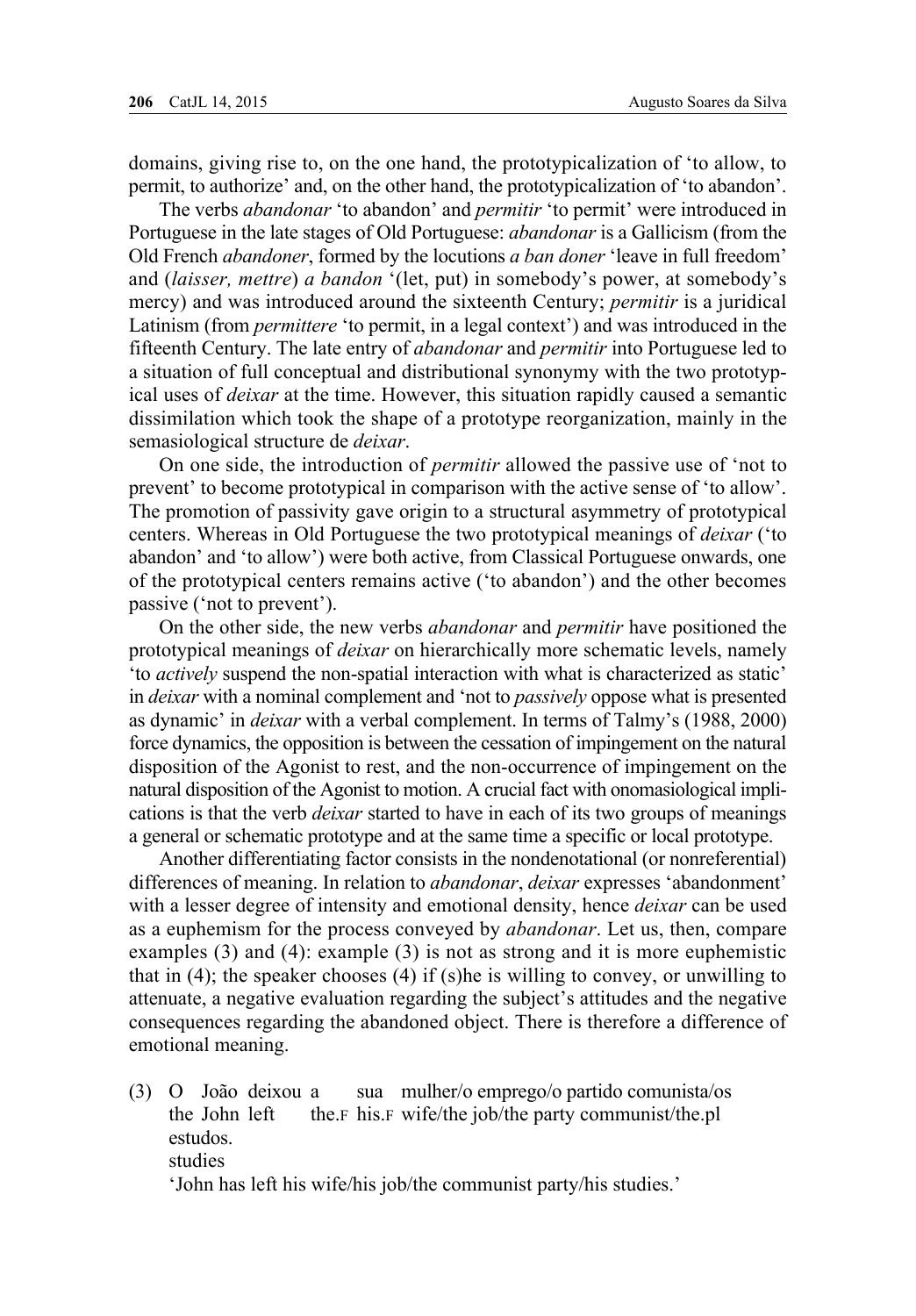(4) O João abandonou a sua mulher/o emprego/o partido comunista/os the John abandoned the.f his.f wife/the job/the party communist/the.pl estudos. studies

'John has abandoned his wife/his job/the communist party/his studies.'

In contrast to *permitir*, *deixar* belongs to a non-formal register (a difference in stylistic meaning) and presupposes a more familiar (or *subjective*) authority (a difference in pragmatic meaning and also in conceptual meaning). Example (5) is thus more adequate in a familiar context, as in from father to daughter, whilst (6) is more suitable in an institutional situation, from someone in a higher position to one of their subordinates. Moreover, *deixar* possesses the advantages which result from its relative grammaticalization, namely the advantage of construing a more direct causative relation other than *permitir.* Therefore, the verbal complement of *deixar* is selected as a whole, unlike what happens with the verbal complement of *permitir.*

- (5) Ele deixou a Maria chegar mais tarde. he let the.*F* Mary arrive more late 'He let Mary arrive later.'
- (6) Ele permitiu que a Maria chegasse mais tarde he allowed that the.<sub>F</sub> Mary arrive.sbj more late / autorizou a Maria a chegar mais tarde. autorized the.f Mary to arrive more late 'He allowed/authorized Mary to arrive later.'

Comparing the onomasiological salience of these verbs, *deixar* has a more salient role than *abandonar* when used to convey the more neutral emotive expression of abandonment among interpersonal and functional relationships. It is also more salient than *permitir* in contexts of less formality, less normativity and more interpersonality. This local onomasiological saliency of *deixar* also derives from the global onomasiological saliency of a basic level category, as well as from a semasiological saliency, or prototypicality, of the processes of abandonment and giving permission in the referential field of application of *deixar*.

Now, what does the semantic development of *deixar* and its synonyms *abandonar* and *permitir* reveal about synonymy? First, prototypicality is a differentiating factor for synonyms, both synchronically and diachronically. Synchronically, two or more synonyms can be referentially and distributionally equivalent but have different prototypical structures. In Modern Portuguese, the verb *permitir* is referentially and distributionally equivalent to the permissive meaning of *deixar* with a verbal complement (not mentioning the syntactic differences of *permitir* as a "verb of control"), both being verbs of permission in a strict sense. However, the prototype of *permitir* is the active meaning of giving permission, whereas the prototype of *deixar* with a verbal complement is the passive meaning of non interfering. In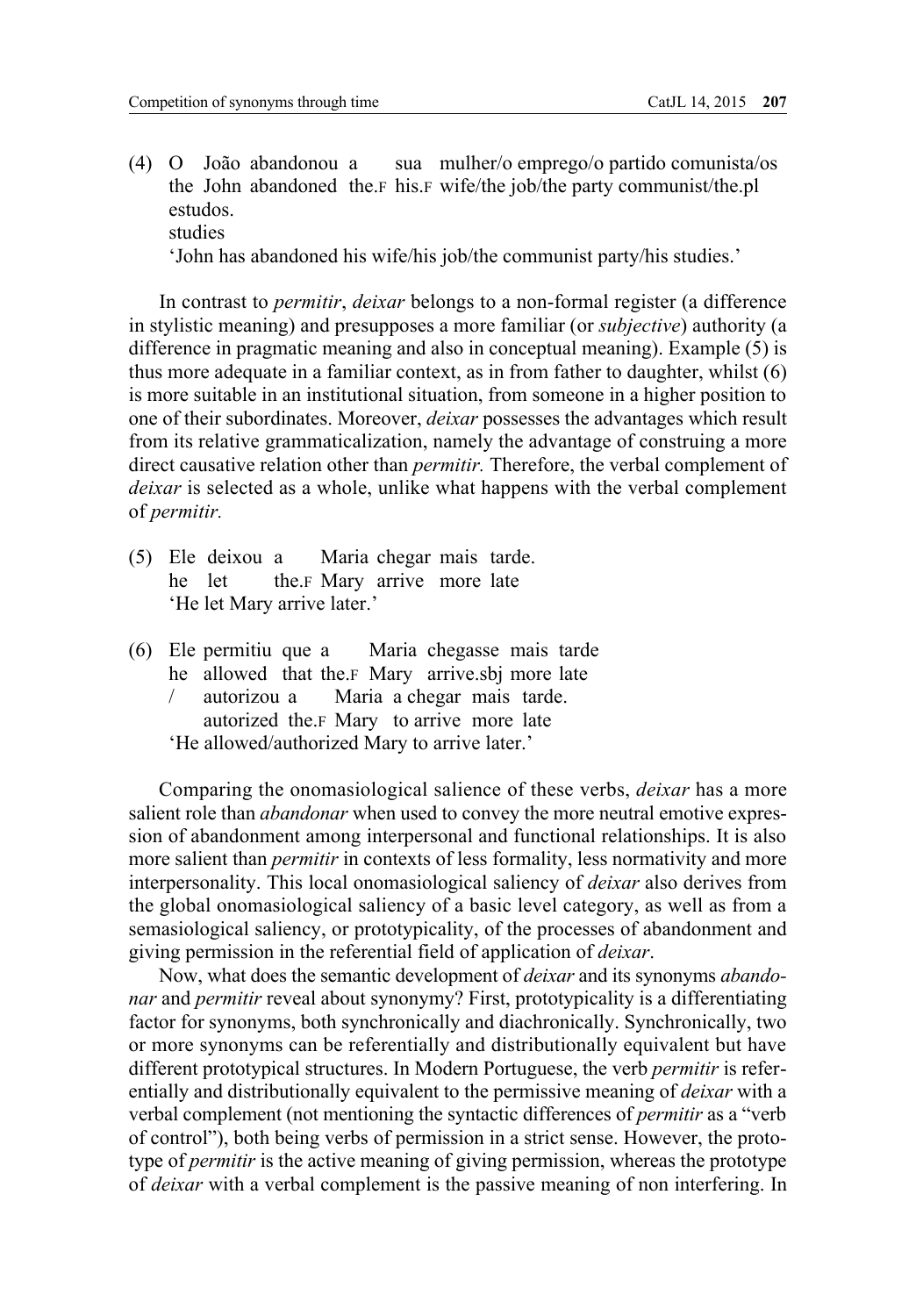Classical and Modern Portuguese, the verb *abandonar* is referentially and distributionally equivalent to the specific prototype of *deixar* with a nominal complement, but *deixar* with a nominal complement also possesses a more schematic prototype which influences the specific prototype of *deixar* and that extends it to other points in the semasiological structure of *deixar*.

This result is the same as the one achieved by the pioneer study of Geeraerts (1988) on the pair of synonyms *vernielen* and *vernietigen,* both with the meaning of 'to destroy' in nineteenth-century Dutch. Both verbs were used to designate the exact same situations and to display the same collocational properties, albeit possessing different prototypes: *vernietigen* was used predominantly with an abstract meaning, whereas *vernielen* was used to designate, mainly, an act of physical destruction.

Diachronically, competition and differentiation between synonyms occur through the semasiological reorganization of prototypes. The introduction of the verbs *permitir* and *abandonar* at the final stages of Old Portuguese was one of the main factors for the successive restructurations of the prototypical centers of *deixar*, and those prototypical restructurations had a major role in the differentiation of the three verbs.

As a second result, we found that the social features of the items involved interact with prototype-based features of the concepts involved. Stylistic, emotive and pragmatic needs motivated the emergence of *permitir* and *abandonar* in a period where the semasiological complex of *deixar* became well-established. The same social features also facilitated the prototype reorganizations of *deixar,* and contributed to the conceptual differentiation of prototype structures between *deixar* and *permitir-abandonar*.

# **5. Synonyms and lectal varieties: the diachronic development of football and clothing denotational synonyms in European and Brazilian Portuguese**

This case study is a development of the author's previous sociolexicological and sociolectometrical research into the lexical convergence and divergence that has taken place between European Portuguese (EP) and Brazilian Portuguese (BP) in the last 60 years (Soares da Silva 2010, 2012, 2014a, b). Focusing on the lexical fields of football and clothing concepts, three main issues are addressed by means of a corpus-based and sociolectometrical approach: (i) whether onomasiological heterogeneity is greater in BP than EP; (ii) the impact of item-related features (such as endo-/exogenousness, foreign influence, neologisms) and concept-related features (such as prototypicality, vagueness, recent origin) in the production of denotational synonyms within and across the two national varieties; (iii) the impact of item-related and concept-related features of denotational synonyms on the convergent/divergent evolution of the two national varieties.

The study is concerned with onomasiological variation between semantically equivalent terms (denotational synonyms) and therefore takes into account the concept expressed by the lexical item and the different ways of expressing it. The *onomasiological* method has been adopted to study language-internal variation,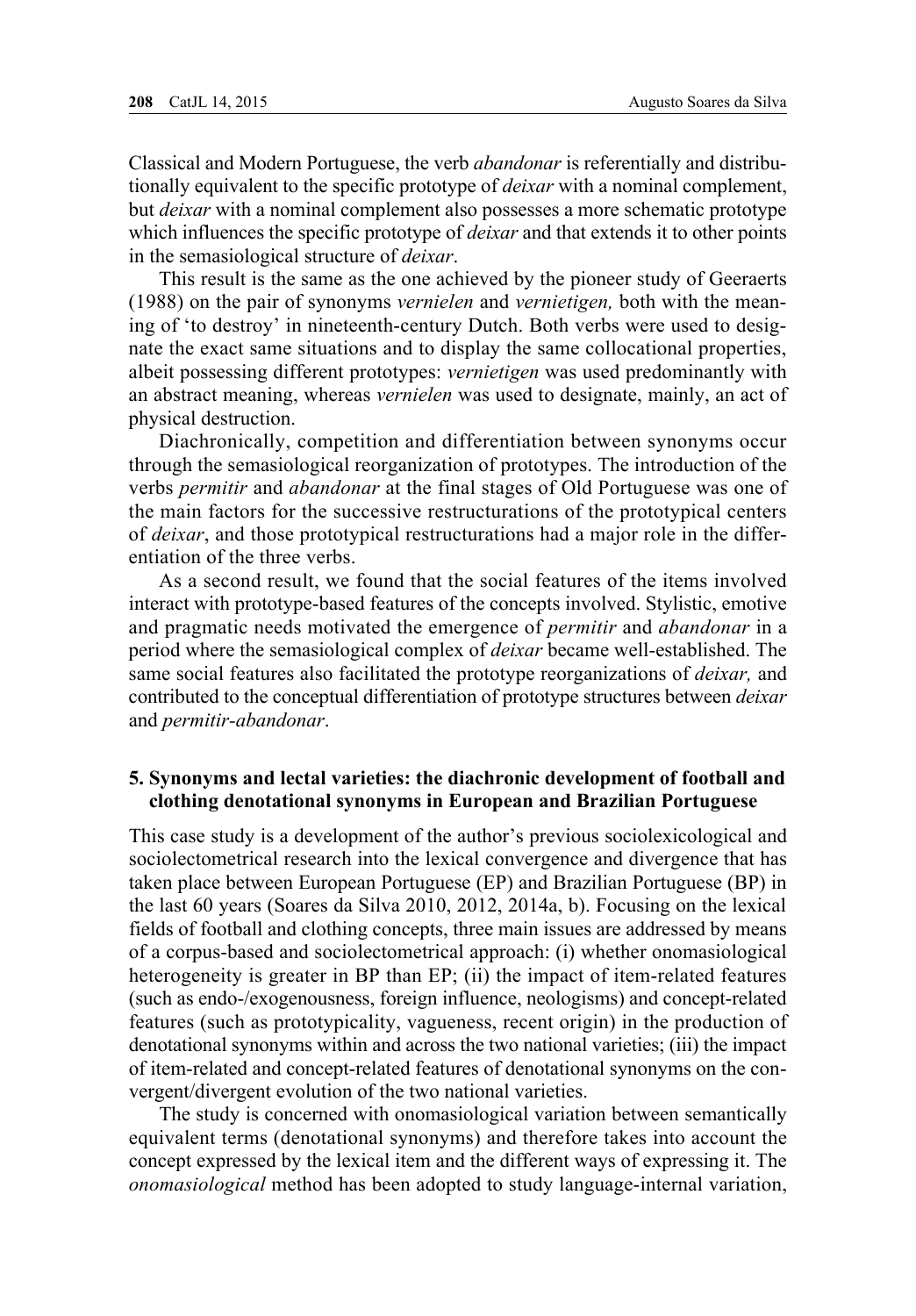since denotational synonyms often display sociolinguistic differences and it is these differences that motivate the very existence of, and competition between, language varieties. In addition, looking at alternative expressions of lexical meanings provides us with a reliable control mechanism to avoid the potential statistical bias caused by an asymmetric distribution of concepts.

The data include thousands of observations of the usage of alternative terms to refer to 43 nominal concepts from football and clothing terminologies in the 1950s, 1970s and 2000s. Corpus material was extracted from three different sources: (i) sports newspapers and fashion magazines from the early years of the 1950s, 1970s and 1990s/2000s; (ii) Internet Relay Chat (IRC) channels related to football (traditional chat fora); and (iii) labels and price tags pictured from shop windows in two Portuguese and Brazilian towns respectively. The sub-corpus of football contains 2.7 million tokens selected from 8 newspapers (4 Portuguese and 4 Brazilian newspapers) and 15 million tokens collected from Internet chats. The sub-corpus of clothing extends to 1.2 million tokens gathered from 24 fashion magazines (14 Portuguese and 14 Brazilian magazines) and 1,300 pictures of labels and price tags photographed from clothes shop windows. These two sub-corpora make up the CONDIVport corpus (Soares da Silva 2008).

The study uses advanced corpus-based and sociolectometrical methods to measure onomasiological heterogeneity and convergence/divergence between lectal varieties. Two sociolectometrical techniques were used: uniformity measures and featural measures. Onomasiological heterogeneity, convergence, and divergence between lectal varieties can be calculated using uniformity measures. The internal uniformity (I) measure consists of calculating onomasiological homogeneity within a single language variety. It reaches its highest value when all the speakers, in every circumstance, choose the same lexical item to denote a given concept. The internal uniformity value will decrease the greater the amount of terms that compete to denote the same concept, and the more dominant some of these terms become. The external uniformity (U) measure consists of calculating uniformity between language varieties. Diachronically, convergence and divergence can be quantified through increasing or decreasing external uniformity. Synchronically, the greater the distance there is between the standard and substandard registers, the smaller external uniformity there is between these two registers. Featural (A) measures provide the proportion of terms possessing a special feature, such as that of being borrowed. These measures are based on *onomasiological profiles*, i.e. sets of alternative synonymous terms, together with their frequencies. For instance, the profile for the concept GOAL<sub>1</sub> includes the alternative terms *bola, goal, gol, gôl, golo, ponto* and *tento*.

On the basis of the CONDIVport corpus, 21 onomasiological profiles from football terminology and 22 onomasiological profiles from clothing terminology were compiled. As selection criteria, concepts that were onomasiologically-formally heterogeneous, and concepts that were representative of their respective lexical fields were chosen. As for the corresponding lexical items, terms with a strong popular mark were excluded to avoid inflating differences. As regards the 21 profiles from the field of football, a total number of 183 terms were studied in a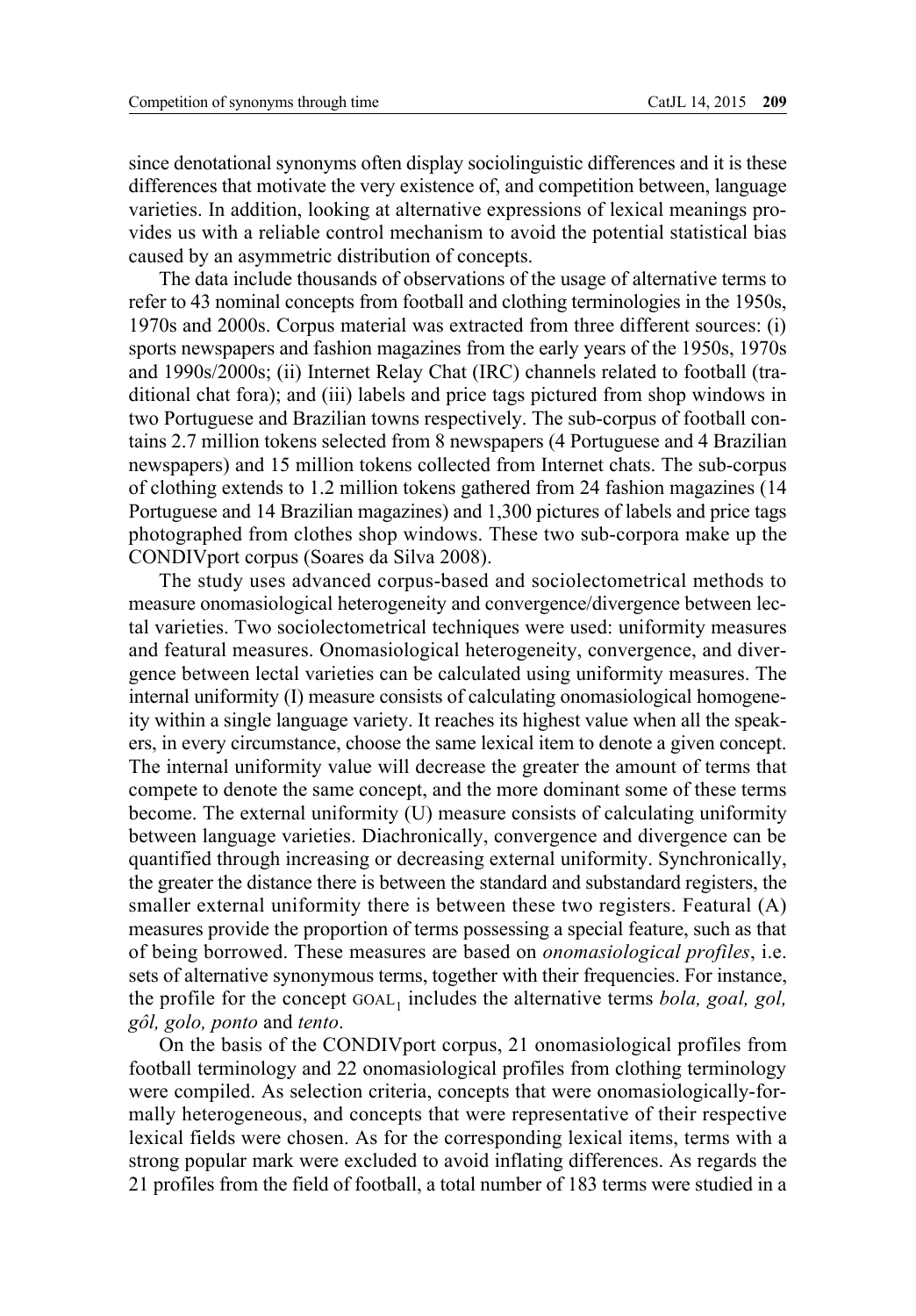database containing 90,202 observations of these terms used in sports newspapers and 143,946 observations of their use in Internet chats. As for the 22 profiles of clothing items for men  $(M)$  and women  $(F)$ , 264 terms were studied in a database compiling 12,451 observations of their use in fashion magazines and 2,775 observations of their use in labels and price tags pictured from clothes shops. The profiles for football are: back, ball, coach, corner, dribbling, forward, foul, free kick, goal1, goal2, goalkeeper, match, midfielder, offside, penalty, referee, assistant referee, shot/kick, shot/playing, team, winger. The profiles for clothing are: blouse F, cardigan M/F, coat F, coat M, dress F, jacket M/F, jacket (blouson) M/F, jeans M/F, jumper M/F, leggings F, overcoat M/F, raincoat M/F, shirt M, short jacket F, short jacket M, short trousers M/F, skirt F, suit M, suit/outfit F, tailored jacket M/F, trousers M/F, t-shirt M/F.

Figures 2 and 3 systematize the results of the internal and external diachronic analysis of the last 60 years. They present the percentages of internal uniformity within each national variety and external uniformity between the two national varieties in the corpus of football and in the corpus of clothing in the three time periods studied, namely the 1950s, 1970s and 1990s-2000s. The first number of each pair of results represents the unweighted uniformity and the second number the weighted uniformity. The results displayed on the horizontal lines are the percentages of external uniformity between the Portuguese (P) and Brazilian (B) variety in the 1950s, 1970s and 2000s. For instance, the weighted uniformity between the two national varieties in the corpus of football is 43.78% in the 1950s and 56.76% in the 2000s. This means that the two varieties converge in football vocabulary. The results shown on the vertical and diagonal lines are the percentages of external uniformity obtained from one time period to another and between the different time periods. For instance, the weighted uniformity between the 1950s and the 1970s in the corpus of football is 86.74% for the Portuguese variety and 49.96% for the Brazilian variety. The results associated to each variety and time period are the percentages of internal uniformity or internal onomasiological homogeneity. For instance, the internal uniformity/homogeneity in the corpus of football in the 1950s is greater in the Portuguese variety (61.09%/51.86%) than in the Brazilian variety (46.93%/30.85%), both for unweighted and weighted measures.

The results obtained for football terms (Figure 2) and clothing terms (Figure 3) differ with regard to the issue of lexical convergence/divergence between European and Brazilian Portuguese (compare the percentages of external uniformity displayed on the horizontal lines): divergence is found in the corpus of clothing (decreasing external uniformity) and restricted convergence is found in the corpus of football (increasing external uniformity). The hypothesis of divergence is therefore confirmed in the lexical field of clothing but not in the lexical field of football. Clothing terms are more representative of common vocabulary and, therefore, the results obtained for clothing are probably closer to the sociolinguistic reality. The slight convergence observed in the field of football is probably the effect of globalization and standardization of the vocabulary of football.

As regards football terms (Figure 2), we see convergence between the two national varieties from 1950 to 1970, expressed in the increase in weighted uni-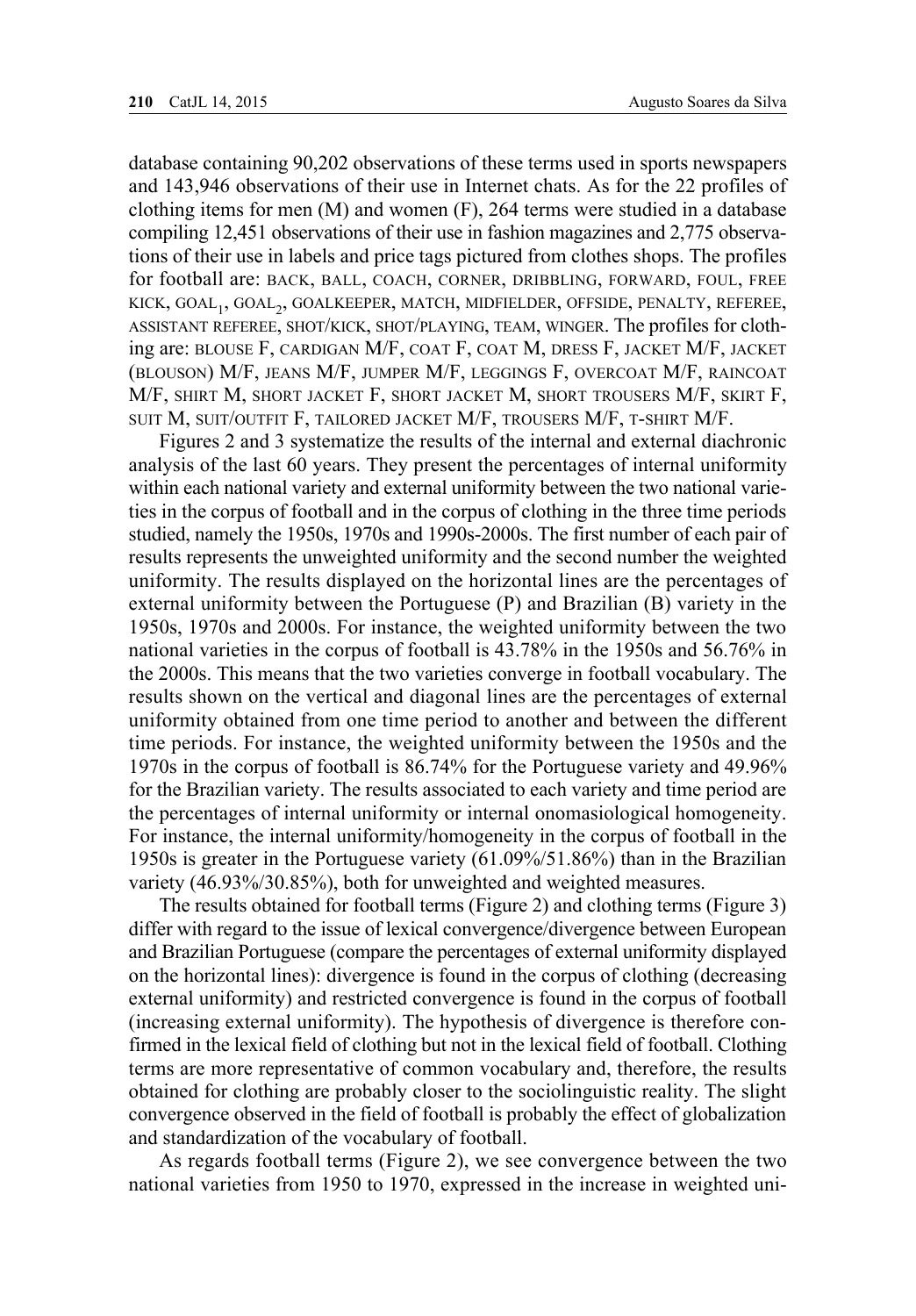

Figure 2. Uniformity results for football terms.



Figure 3. Uniformity results for clothing terms.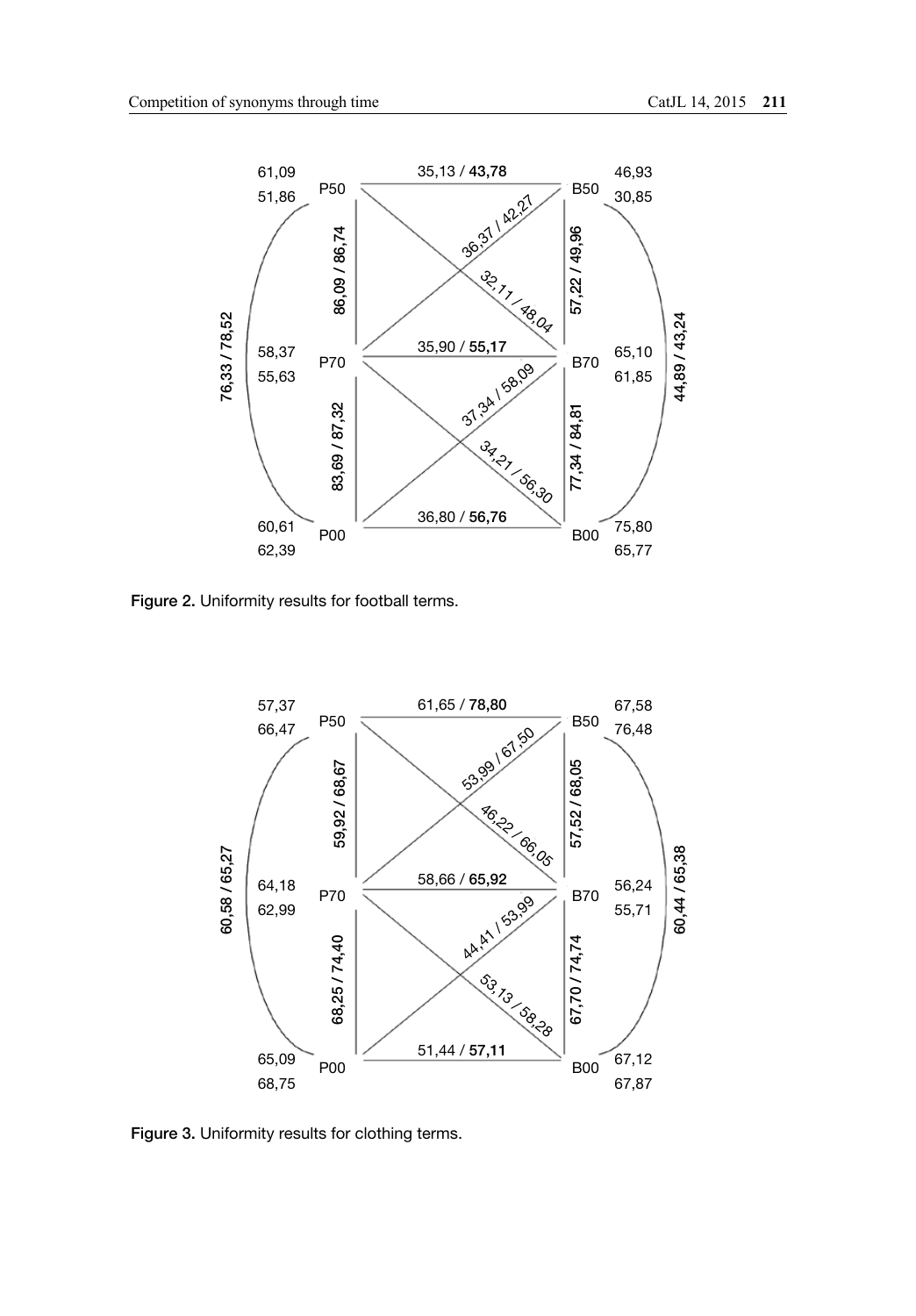formity (from 43.78% in 1950 to 55.17% in 1970), but there is no significant change in the extent of convergence at the level of the unweighted uniformity (it remains fairly even) nor between 1970 and 2000 (we see an increase of only 1.59%). As for clothing terms (Figure 3), the two national varieties diverge along the three time periods. This is expressed in the decrease in (unweighted and weighted) uniformity from 1950 to 1970 and from 1970 to 2000. Weighted uniformity decreases 12.88% between 1950 and 1970 (from 78.80% to 65.92%) and 8.81% between 1970 and 2000 (from 65.92% to 57.11%); throughout the whole period, weighted uniformity decreases 21.69%.

The percentages of uniformity shown on the vertical and diagonal lines in Figures 2 and 3 indicate similarities, but also some differences between the two lexical fields. In the football corpus (Figure 2), many more changes occurred in the Brazilian variety (see the vertical lines) over the long term (1950 to 2000) and also during the first time period (1950 to 1970). This means that internal evolution is stronger and faster in the Brazilian variety than in the Portuguese variety. Furthermore, the Brazilian variety seems to have come closer to the Portuguese variety between 1950 and 1970 (see the diagonal line): the 1970s Brazilian database not only came closer to the 1970s Portuguese database but also to the 1950s Portuguese database, namely the weighted uniformity between B70 and P50 is greater (48.04%) than the weighted uniformity between B50 and P50 (43.78%). We could infer that the convergence happens mainly in the Brazilian variety. This interpretation is problematic, though. In fact, there is a factor which may partly explain why BP exhibits greater changes, as well as the apparent approaching of BP towards EP in the first two periods. This factor is the introduction of loanwords which have had a greater influence on BP.

In the clothing corpus (Figure 3), we see symmetry in the evolutionary trends of both varieties (global changes and intermediate changes are identical) and divergence on both sides, in both time periods. The changes are not stronger or faster in one variety than in the other, but, rather, they are identical in the two varieties (see vertical lines). Uniformity between the varieties in two different periods (P70 and B50, B70 and P50, P00 and B70, B00 and P70) is always smaller than uniformity between the varieties in the preceding period (P50 and B50, etc.) (see diagonal lines).

This means that a specific orientation of one variety in relation to the other does not seem to exist (neither approaching nor moving apart) in the lexical fields under analysis. Both varieties diverge from each other in the vocabulary of clothing. The fact that BP undergoes many changes in the vocabulary of football does not necessarily mean that BP is coming any closer to EP, in the sense of BP conforming to EP.

Finally, Figures 2 and 3 show greater internal changes in the Brazilian variety than in the Portuguese variety in both lexical fields (see the percentages of internal uniformity associated to each variety and time period). In the football corpus, there is a great increase in internal onomasiological homogeneity in BP, mainly between 1950 and 1970 (from 30.85% to 61.85%), whereas only minor changes are found in EP (from 51.86% to 55.63%). It is the Brazilian variety which exhibits a greater decrease in the number of alternative terms; only in two (BACK and MIDFIELDER) of the twenty-one onomasiological profiles are there more synonyms in BP00 than in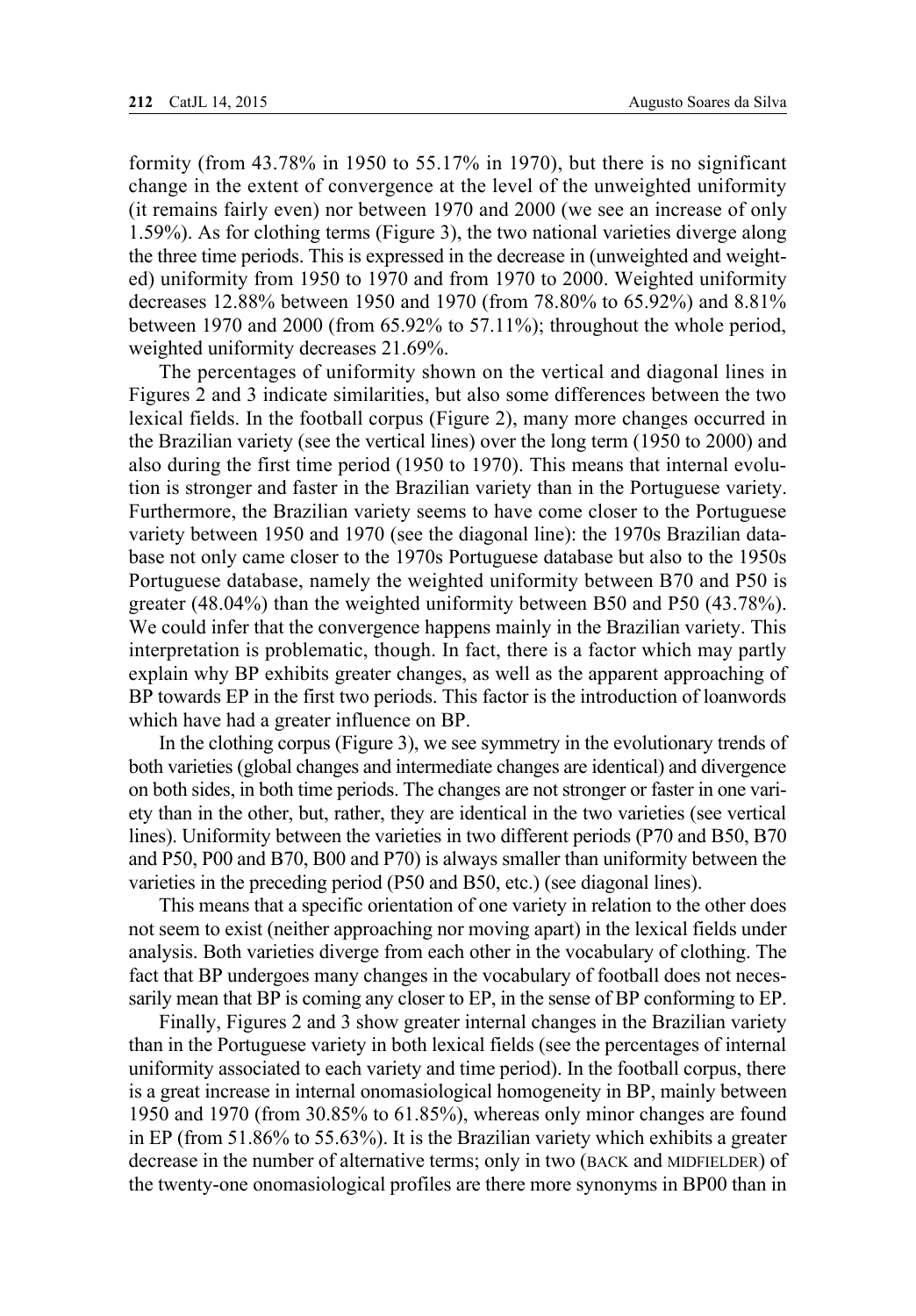EP00; in the rest of the profiles there are either fewer (eleven profiles) or the same number (eight profiles) of synonyms in BP00; there are four profiles with only one term in BP00 (foul, offside, goalkeeper and free kick), which is not observed in EP00; and finally, within the set of the 21 profiles and respective 183 terms, 93 are from EP00 against 71 in BP00. In the clothing corpus, internal uniformity percentages show two things. First, there is a consistent evolutionary pattern: the internal uniformity decreases between 1950 and 1970 (except in the Portuguese database at the level of the unweighted measure) and increases between 1970 and 2000 in both varieties. The fluctuations in internal uniformity may be related to a process of lexical renovation with regard to fashion, particularly clothing. Second, there are greater changes in the Brazilian variety than in the Portuguese variety, especially between the intermediate periods (long term changes are also observed but only at the level of the weighted uniformity).

We will now examine the impact of item-related and concept-related features on the global evolutionary trend. As regards the item-related features, the influence of endogenous, exogenous and binational terms, the influence of loanwords and the influence of neologisms and Brazilian terms were measured. As for the corpus of football, we found a marked increase of binational terms, a decrease of endogenous terms which appears to be stronger in Brazil and greater changes of exogenous terms in Brazil. These changes are consistent with the convergent trend previously observed (between 1950 and 1970) and confirm that the Brazilian variety is subject to greater change than the Portuguese variety. As for the corpus of clothing, the global divergence observed earlier is associated with two internal changes: one is the decrease in binational terms; the other change, having a greater impact than the previous one, is the increase of endogenous terms on both sides. Again, the Brazilian variety changes more than the Portuguese variety.

Tables 1 and 2 show that the influence of foreign terms, namely English loanwords  $(A'_{End})$  in the vocabularies of football and clothing, and French loanwords  $(A_{F_r})$  in the vocabulary of clothing, is stronger in the Brazilian variety (B) than in

|                                                                            | $A'_{Engl}$ (P50) | 7.1%  | $\,<\,$  | $A'_{End}$ (B50)  | 18%   |  |
|----------------------------------------------------------------------------|-------------------|-------|----------|-------------------|-------|--|
|                                                                            | $A'_{Engl}$ (P70) | 9.8%  | $\,<\,$  | $A'_{Engl}$ (B70) | 17.1% |  |
|                                                                            | $A'_{Engl}$ (P00) | 10.2% | $\,<\,$  | $A'_{Engl}$ (B00) | 16.2% |  |
| Table 2. Loanwords in the corpus of clothing (from the 1950s to the 2000s) |                   |       |          |                   |       |  |
|                                                                            | $A'_{F'}$ (P50)   | 17.6% | $\simeq$ | $A'_{E'}$ (B50)   | 18.5% |  |
|                                                                            | $A'_{E'}(P70)$    | 15.9% | $\simeq$ | $A'_{E'}$ (B70)   | 18.1% |  |
|                                                                            | $A'_{E'}$ (P00)   | 10.2% | $\simeq$ | $A'_{Fr}$ (B00)   | 7.9%  |  |
|                                                                            | $A'_{Engl}$ (P50) | 3.3%  | $\simeq$ | $A'_{End}$ (B50)  | 4.2%  |  |
|                                                                            | $A'_{Engl}$ (P70) | 5.8%  | $\simeq$ | $A'_{Engl}$ (B70) | 7.6%  |  |
|                                                                            | $A'_{End}$ (P00)  | 16.9% | $\simeq$ | $A'_{End}$ (B00)  | 16.8% |  |

Table 1. Loanwords in the corpus of football (from the 1950s to the 2000s)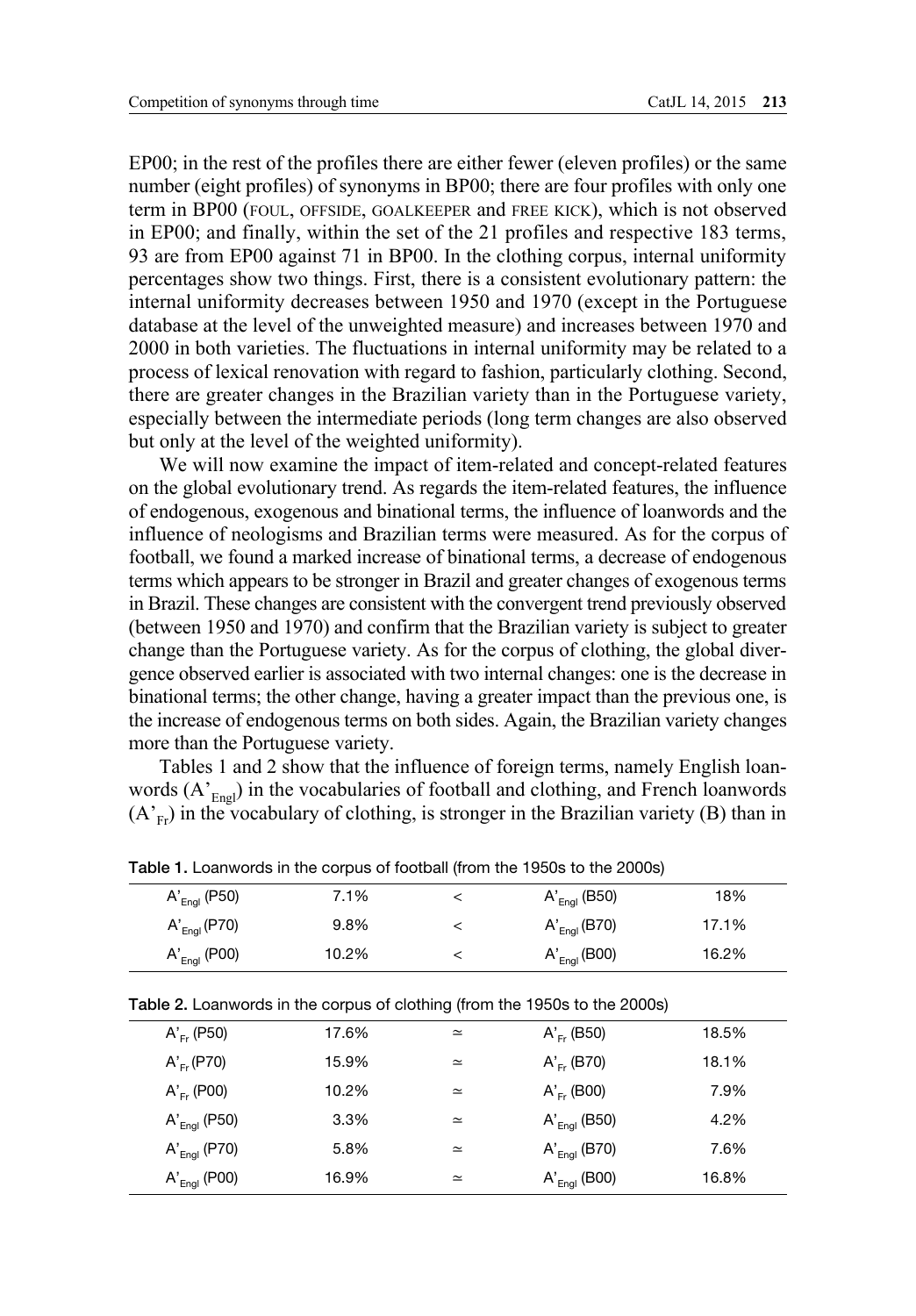| $A'_{English, adapt}$ (P50) | 6%   | ≅ | $A'_{English, adapt}$ (B50) | 2.8%  |
|-----------------------------|------|---|-----------------------------|-------|
| $A'_{English, adapt}$ (P70) | 7.9% |   | $A'_{English, adapt}$ (B70) | 16.9% |
| $A'_{English, adapt}$ (P00) | 8.9% |   | $A'_{English, adapt}$ (B00) | 16%   |

Table 3. Adaptations/translations of English borrowings in the corpus of football

Table 4. Brazilian terms in the corpus of European Portuguese for football

| $A'_{\text{Braz}}$ (P50) | 0.8% | 2.3% |
|--------------------------|------|------|
| $A'_{Braz}$ (P70)        | 1.0% | 3.4% |
| $A'_{Braz}$ (P00)        | 1.1% | 2.0% |

the Portuguese variety (P). These results confirm the hypothesis of the Brazilian variety's greater receptivity to loanwords, whether through direct importation or adaptation.

As regards the adaptation of foreign terms, Table 3 illustrates the greater tendency of the Brazilian variety to adapt foreign borrowings, in contrast with the Portuguese variety which tends to replace them by vernacular terms. The percentage of adapted borrowings from English  $(A'_{Endal}$ <sub>adapt</sub>) in the field of football</sub> increases dramatically in the Brazilian database between 1950 and 1970. For the overall 21 onomasiological profiles, we find 23 adaptations and 19 loan translations in the Brazilian database against 6 adaptations and 14 loan translations in the Portuguese database.

As regard neologisms, it is of more interest to see their influence on the vocabulary related to clothing. It is not a surprise that new clothing terms or new uses of preexisting terms are introduced in both varieties. These new terms or uses contribute to the global divergence between the two varieties, although they are not the only determining factor.

Table 4 reveals that the anticipated growing influence of BP on EP, particularly in the field of football, is not clearly confirmed. Two measurements of the Brazilian terms  $(A<sub>Brag</sub>)$  in the corpus of the Portuguese variety (P) are given in this table: the percentages on the left include widely known Brazilian terms and the ones indicated on the right show all the Brazilian terms registered in reference dictionaries. As regards the percentage of Brazilian terms used in the European variety, the weighted measure varies from 0.8% to 2.3% in P50 and from 1.1% to 2% in P00.

We will now see to what extent item-related features contribute towards lexical heterogeneity (synonyms) between the two national varieties (lectal synonyms). Three correlations were found. First, a positive correlation is observed between endogenousness, English loanword and neologism, on the one side, and lexical heterogeneity, on the other side, in both national varieties. This means that lectal heterogeneity (number of synonyms and completion between them) increases as a concept adds endogenous terms, English loans and neologisms. Second, a negative correlation is observed between French loans and lexical heterogeneity in the vocabulary of clothing in both varieties. This means that lexical heterogeneity decreases as a concept adds French loanwords. This nega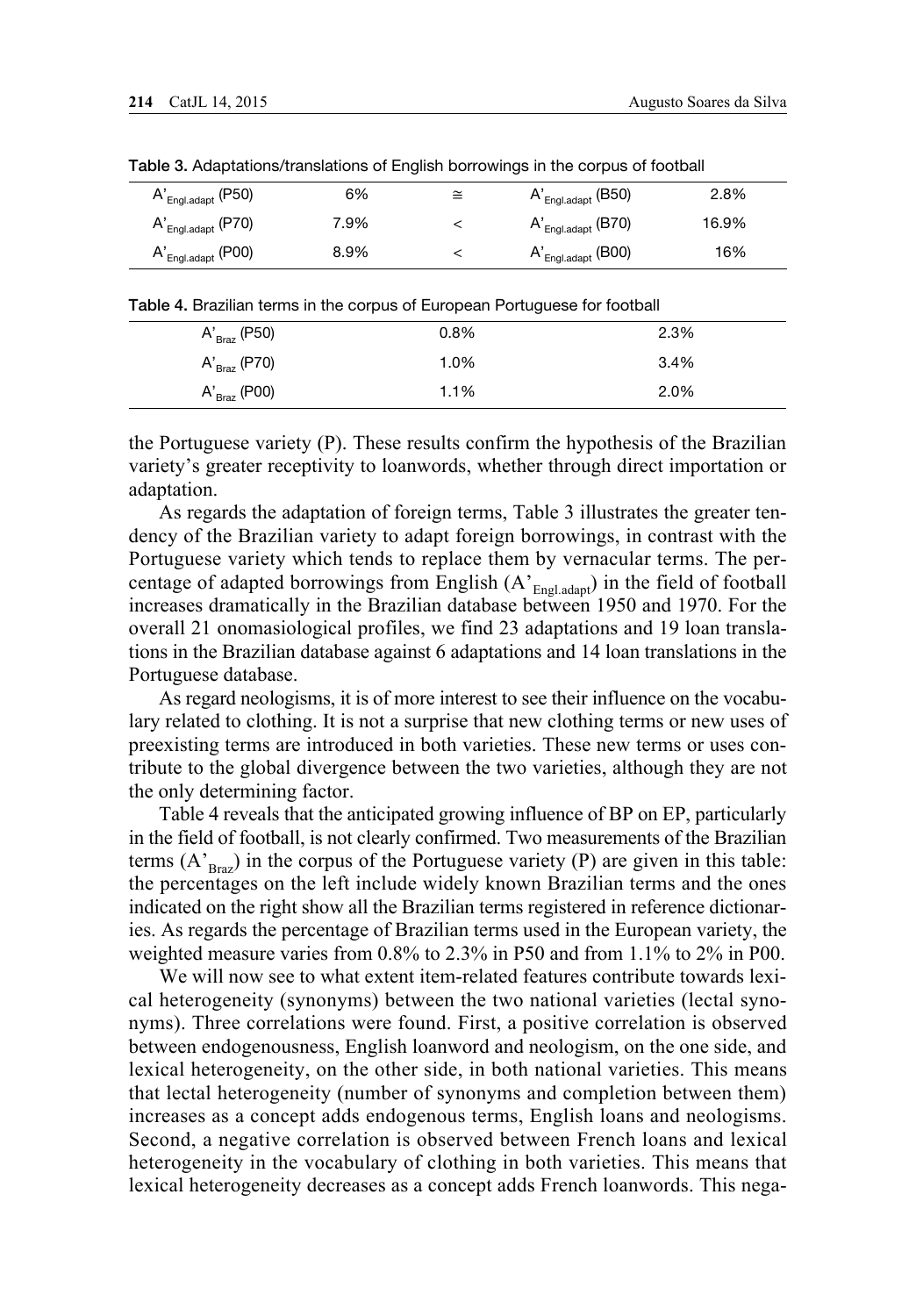tive correlation can be interpreted as a specific effect of the semantic field in question; both varieties tend to behave in the same way with regard to French fashion and clothing terms. Finally, a negative correlation is observed between exogeneousness and English influence, on the one side, and lexical heterogeneity, on the other side, in the vocabulary of football as regards the European variety. This means that lexical heterogeneity decreases as a concept adds exogenous terms and English loanwords.

Finally, we calculated the correlation between concept-related features such as salience, vagueness, innovation, and lexical heterogeneity in both national varieties. Three correlations were found. First, a negative correlation is observed between prototypical concepts and lectal heterogeneity. As we can see in Figures 2 and 3, the weighted uniformity percentages are always higher than the non-weighted uniformity percentages. This means that lexical heterogeneity (synonymy) increases as a concept becomes more frequent. Second, a positive correlation is observed between new concepts and lectal heterogeneity. This means that lexical heterogeneity increases as new concepts emerge. Finally, a positive correlation is observed between vague concepts and lectal heterogeneity. For example, the word *blusa* is used to name the concepts BLOUSE F, JUMPER M/F and T-SHIRT M/F, and the word *jaqueta* is used to designate JACKET M/F and BLOUSON M/F. This means that lexical heterogeneity increases as different concepts overlap.

What does the development of football and clothing denotational synonyms in both national varieties of Portuguese reveal about synonymy? First, item-related features such as endogenousness (endogenous terms), foreign influence (loanwords) and word creation (neologisms) contribute to lexical heterogeneity within and across national varieties. These factors of lexical heterogeneity are social. This result was already expected, given that social factors unleash the emergence and the interaction between lectal varieties and, on the other hand, those lectal varieties give birth to the heterogeneity lexical, i.e. the occurrence of synonyms.

Second, concept-related features such as concept salience, concept vagueness and concept creation also contribute to lexical heterogeneity within and across national varieties. These factors of lexical heterogeneity are clearly conceptual. Salience and vagueness are more interesting because they are non-ortodox concept features, well studied in Cognitive Linguistics, in particular by prototype theory. Unlike the previous one, this was an unexpected result for two reasons: on the one hand, because, traditionally, conceptual factors regarding the emergence of dialectological lexical heterogeneity are not recognized; on the other hand, because the resulting heterogeneity concerns denotational synonyms, i.e. conceptual factors may determine the occurrence of synonyms without conceptual differences. This last result shows how conceptual and social factors can interact in order to make the occurrence of synonyms among lectal varieties happen.

Third, linguistic pluricentricity has a notable effect on onomasiological heterogeneity, particularly in the development of denotational synonyms and, inversely, denotational synonyms are good indicators of linguistic pluricentricity. Finally, standardization can diminish lexical heterogeneity but it doesn't have to. Our results for football terms are clear regarding this issue.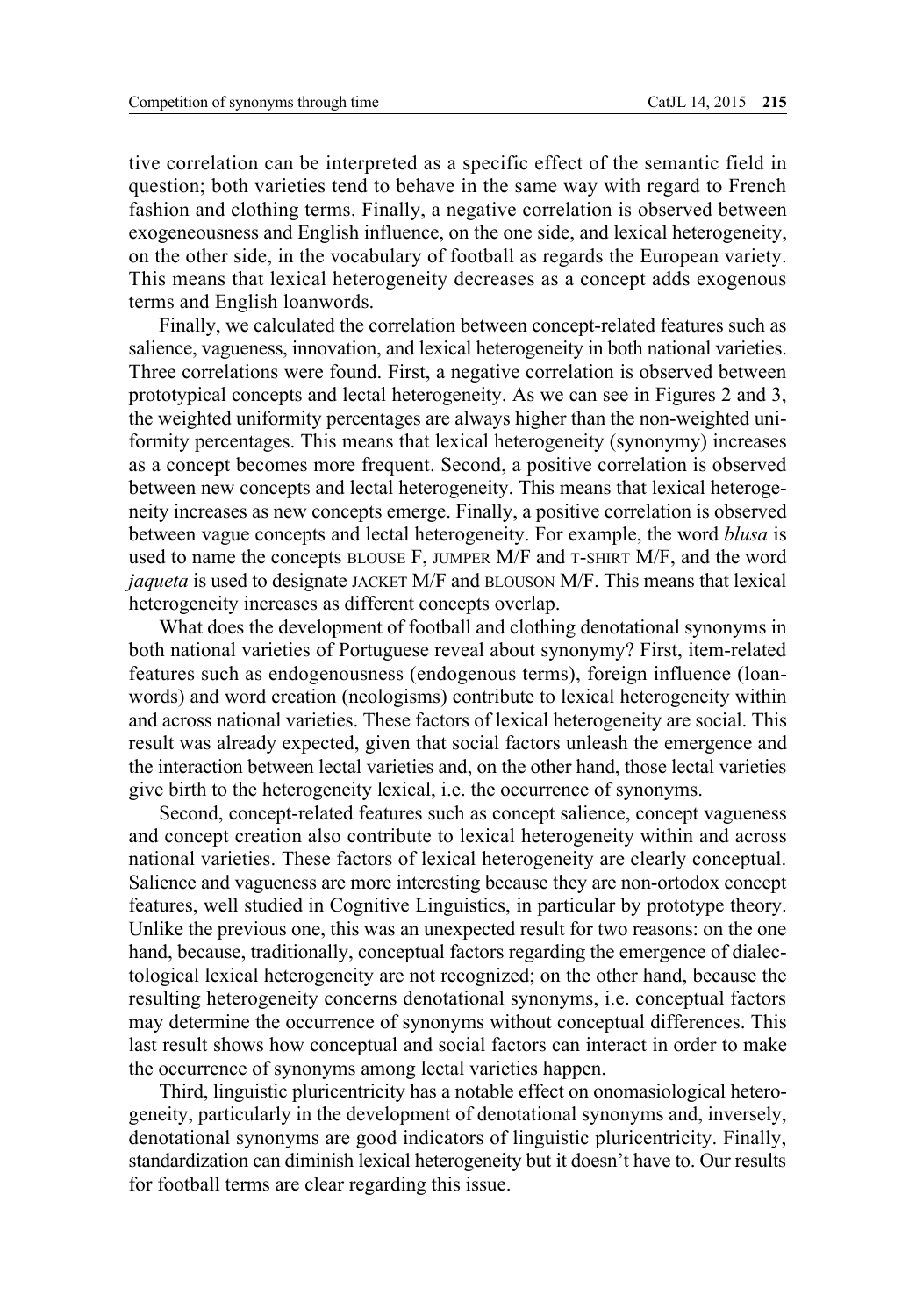# **6. Conclusions**

Our discussion of the notion of synonymy and the analysis of two case studies on lexical synonyms through time give way to some conclusions. First, synonymy is a flexible phenomenon of semantic equivalence of expressions. It depends upon context and upon the grading levels of the schematic networks of meaning. This implies that one should abandon the traditional structuralist model of synonymy that regards it as a relationship of meaning between lexical items at the systemic level, and embrace the encyclopaedic, referential and contextual aspects upon which a relationship of semantic equivalence depends.

Second, prototypicality is a differentiating conceptual factor for synonyms, both synchronically and diachronically, and it may very well be the only one, or at least the most important differentiating factor, as it was shown via the synonyms *deixar*, *abandonar*, and *permitir*. This means that to study synonymy only from a qualitative point of view or by looking only at meaning differences is rather restrictive; one should also study synonymy from the point of view of quantitative differentiation or salience differences.

Third, prototypicality is a conceptual factor that generates synonyms across lectal varieties. As seen in the onomasiological profiles of football and clothing terms across the European and Brazilian varieties of Portuguese, the less frequent and vaguer concepts are those more susceptible to the occurrence and competition of synonyms between the two national varieties. This implies that by taking only into account aspects of geographic and social differentiation, a study of synonymy becomes too narrow.

Fourth, social features, such as stylistic, emotive and pragmatic features interact with prototype-based conceptual features in differentiating synonyms. For example, social differences can motivate differences of prototypical structure between synonyms. Moreover, social features, such as endogenousness, foreign influence, neologism, and stylistic stratification, interact with prototype-based and other conceptual features in the emergence and competition of denotational synonyms within and across lectal varieties.

Finally, competition of synonyms through time highlights the sufficient semantic similarity and necessary semantic differences between synonyms, correlations of conceptual and social factors of synonymy, the role of prototypicality in lexical change and variation, and convergence and divergence between national varieties and other lectal varieties.

#### **References**

- Croft, William (2001). *Radical Construction Grammar: Syntactic Theory in Typological Perspective*. Oxford: Oxford University Press.
- Cuyckens, Hubert; Dirven, René; Taylor, John (eds.) (2003). *Cognitive Approaches to Lexical Semantics*. Berlin/New York: Mouton de Gruyter.
- Geeraerts, Dirk (1985). *Paradigm and Paradox. Explorations into a Paradigmatic Theory of Meaning and its Epistemological Background*. Leuven: Leuven University Press.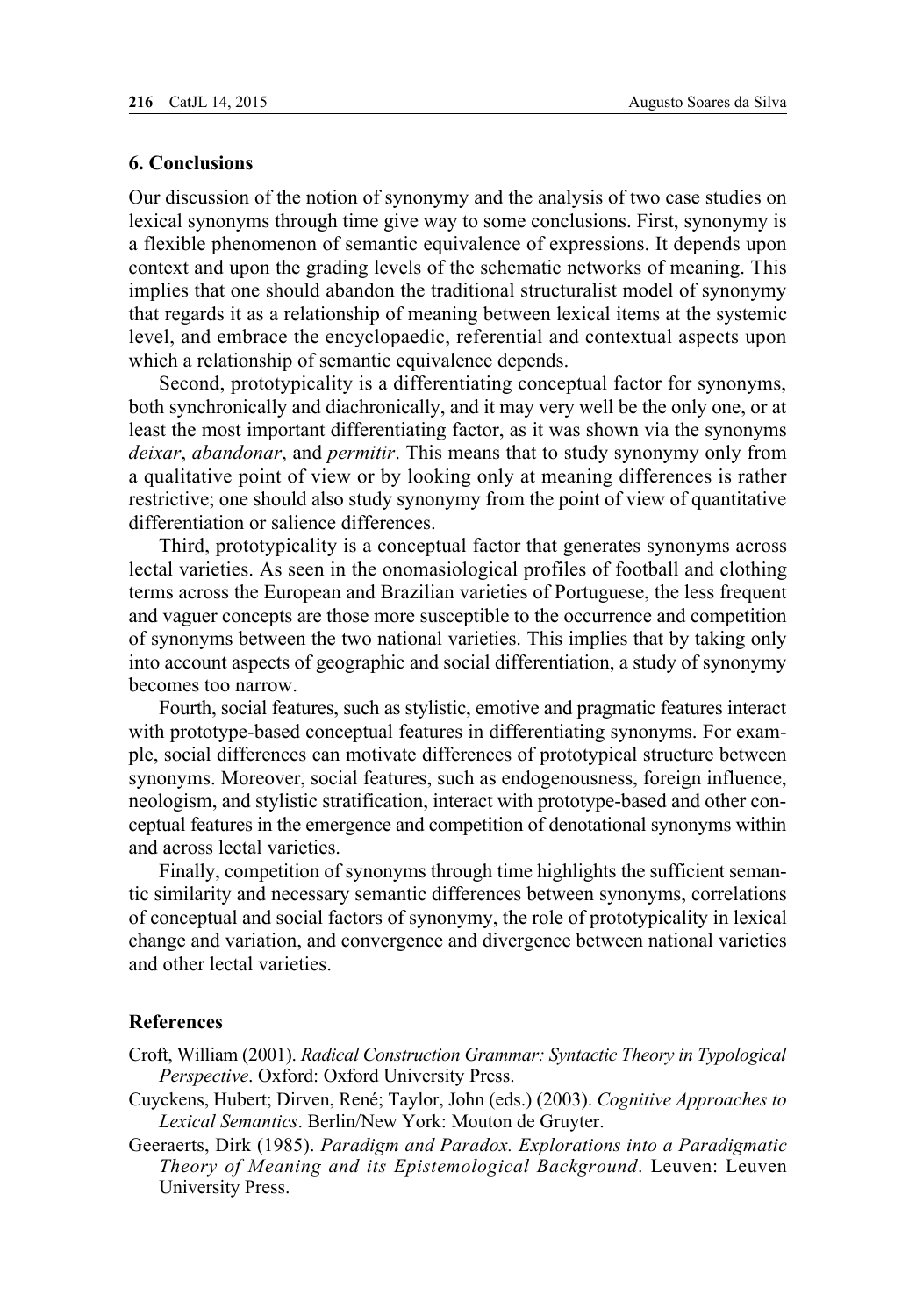- Geeraerts, Dirk (1988). Where does prototypicality come from? In Rudzka-Ostyn, Brygida (ed.), *Topics in Cognitive Linguistics*. Amsterdam: John Benjamins, 207-229.
- Geeraerts, Dirk (1993). Vagueness's puzzles, polysemy's vagaries. *Cognitive Linguistics* 4-3, 223-272.

[<http:/dx.doi.org/10.1515/cogl.1993.4.3.223>](http://www.degruyter.com/view/j/cogl.1993.4.issue-3/cogl.1993.4.3.223/cogl.1993.4.3.223.xml)

- Geeraerts, Dirk (1997). *Diachronic Prototype Semantics. A Contribution to Historical Lexicology*. Oxford: Clarendon Press.
- Geeraerts, Dirk (2010). *Theories of Lexical Semantics*. Oxford: Oxford University Press.
- Geeraerts, Dirk; Grondelaers, Stefan; Bakema, Peter (1994). *The Structure of Lexical Variation. Meaning, Naming, and Context*. Berlin/New York: Mouton de Gruyter.
- Geeraerts, Dirk; Cuyckens, Hubert (eds.) (2007). *The Oxford Handbook of Cognitive Linguistics*. Oxford/New York: Oxford University Press.
- Geeraerts, Dirk; Speelman, Dirk (2010). Heterodox concept features and onomasiological heterogeneity in dialiects. In Geeraerts, Dirk; Kristiansen, Gitte; Peirsman, Yves (eds.), *Advances in Cognitive Sociolinguistics*. Berlin/New York: Mouton de Gruyter, 23-39.
- Geeraerts, Dirk; Kristiansen, Gitte; Peirsman, Yves (eds.) (2010). *Advances in Cognitive Sociolinguistics*. Berlin/New York: Mouton de Gruyter.
- Goldberg, Adele (1995). *Constructions. A Construction Grammar Approach to Argument Structure*. Chicago: The University of Chicago Press.
- Goldberg, Adele (2006). *Constructions at Work. The Nature of Generalization in Language*. Oxford: Oxford University Press.
- Grondelaers, Stefan; Geeraerts, Dirk; Speelman, Dirk (2007). Lexical variation and change. In Geeraerts, Dirk; Cuyckens, Hubert (eds.), *The Oxford Handbook of Cognitive Linguistics*. Oxford: Oxford University Press, 988-1011.
- Kristiansen, Gitte; Dirven, René (eds.) (2008). *Cognitive Sociolinguistics: Language variation, Cultural Models, Social Systems*. Berlin/New York: Mouton de Gruyter.
- Langacker, Ronald W. (1987). *Foundations of Cognitive Grammar*, Vol. 1: *Theoretical Prerequisites*. Stanford: Stanford University Press.
- Langacker, Ronald W. (1991). *Foundations of Cognitive Grammar*, Vol. 2: *Descriptive Application*. Stanford: Stanford University Press.
- Langacker, Ronald W. (2008). *Cognitive Grammar. A Basic Introduction*. Oxford: Oxford University Press.
- Lyons, John (1963). *Structural Semantics*. Oxford: Basil Blackwell.
- Lyons, John (1977). *Semantics*. 2 vols. Cambridge: Cambridge University Press.
- Soares da Silva, Augusto (1999). *A Semântica de* deixar*. Uma Contribuição para a Abordagem Cognitiva em Semântica Lexical*. Lisboa: Fundação Calouste Gulbenkian & Fundação para a Ciência e a Tecnologia.
- Soares da Silva, Augusto (2003). Image schemas and category coherence: The case of the Portuguese verb *deixar*. In Cuyckens, Hubert; Dirven, René; Taylor, John (eds.), *Cognitive Approaches to Lexical Semantics*. Berlin/New York: Mouton de Gruyter, 281-322.
- Soares da Silva, Augusto (2006). *O Mundo dos Sentidos em Português: Polissemia, Semântica e Cognição*. Coimbra: Almedina.
- Soares da Silva, Augusto (2008). O corpus CONDIV e o estudo da convergência e divergência entre variedades do português. In Costa, Luis; Santos, Diana; Cardoso,